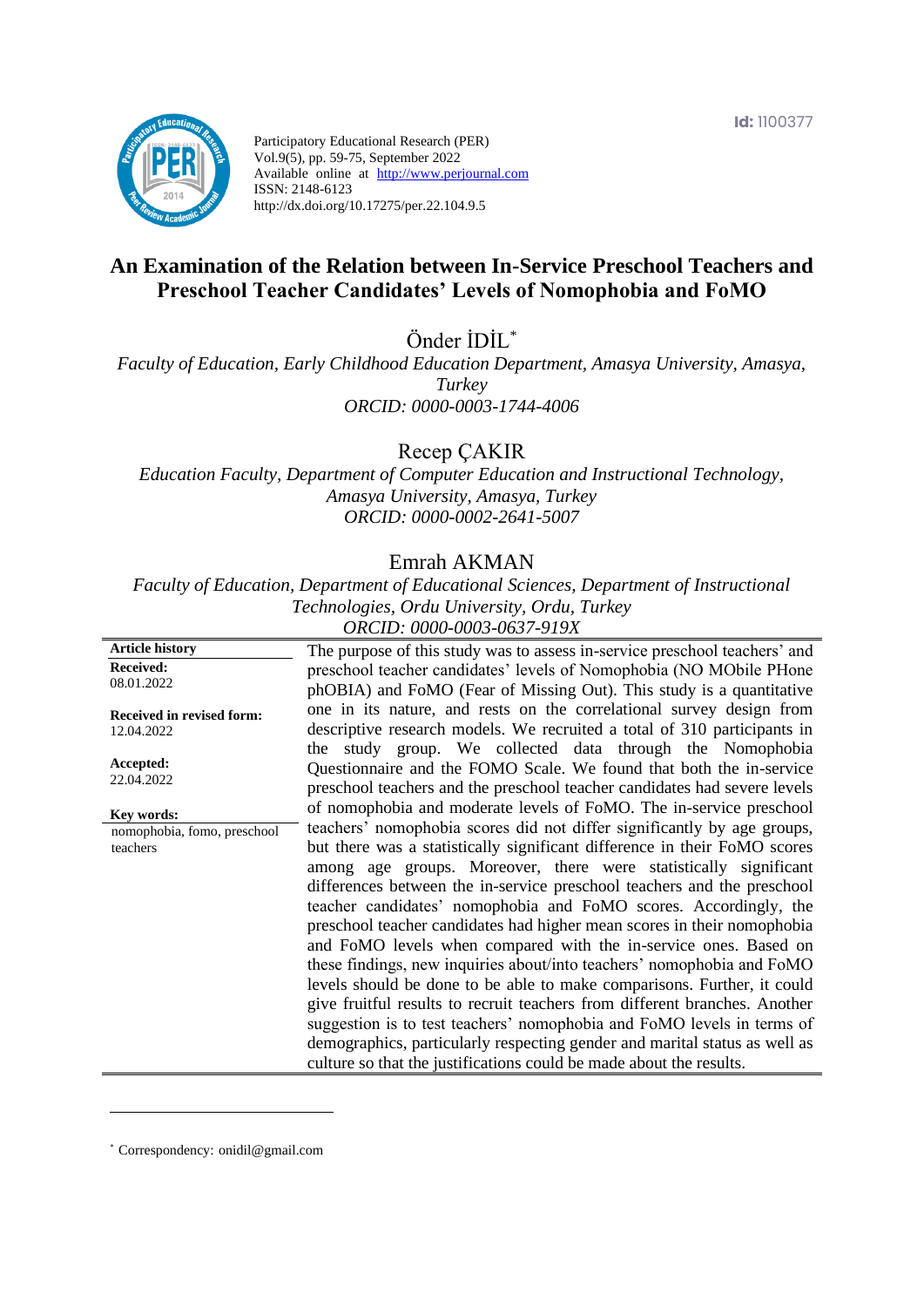#### **Introduction**

Digital mobile devices are commonly used for such purposes as communicating verbally, written or visually communication, following social media (Instagram, Facebook, LinkedIn, Twitter, YouTube, Reddit, Pinterest, etc.), taking and sharing photos, entertaining with funny apps and games, and finding direction through navigation apps (Park, 2019; Yusufoğlu, 2017). However, overuse of these devices to satisfy constant communication needs, to follow digital identities on social networks, and to do shopping with unlimited choices awaiting us have caused individuals to be addicted to digital mobile devices, particularly smartphones (Polat, 2017). This tendency of dependency leads to several disadvantages for children, individuals, and society. Children, for example, tend to spend more time on digital platforms rather than playing outside games. This situation has adverse effects on children. Spending much more time in front of screen and playing computer games for longer durations reduces face to face communication and directs children towards individual games instead of group activities (Rosen, Lim, Felt, Carrier, Cheever, Lara-Ruiz, & Rokkum, 2014).

Despite their advantages, social networks also lead to several problems. One of those problems is FoMO, or "fear of missing out" which is a social media addiction. It is a newly coined phenomenon which refers to the desire to continually follow others on social networks to know what they are doing while engaging something else (Elhai, Levine, Dvorak, & Hall, 2016; Reagle, 2015; Wegmann, Oberst, Stodt, & Brand, 2017). Individuals with high levels of FoMO are likely to develop apprehension and may become stressful in that they feel as if they were missing others' activities when they are not online. This feeling is often called as FoMO. It is defined as the feeling or the perception that others might be having rewarding experiences and having more fun than you are, so you need to deal with the sense of helplessness that you are missing out on something good by staying offline (Przybylski, Murayama, DeHaan & Gladwell, 2013). FoMO is linked to overuse of social networking sites (Błachnio & Przepiórka, 2018; Dempsey, O'Brien, Tiamiyu, & Elhai, 2019; James, Lowry, Wallace & Warkentin, 2017) and problematic use of mobile devices (Elhai, Yang, Fang, Bai, & Hall, 2020; Oberst, Wegmann, Stodt, Brand, & Chamarro, 2017; Wolniewicz, Tiamiyu, Weeks & Elhai, 2018). FoMO is associated with problematic smartphone use, both social and non-social smartphone (Wolniewicz, Tiamiyu, Weeks & Elhai, 2018). Social smartphone use includes social networking sites, communicating apps, holding phone talks, and seeking for social relationships. Non-social smartphone use, on the other hand, refers to smartphone use for such purposes as news consumption, entertainment and relaxation (Elhai, Hall, Levine & Dvorak, 2017; van Deursen, Bolle, Hegner & Kommers, 2015). FoMO is conceptualized as having the desire to stay continually connected with what others are doing (Przybylski, Murayama, DeHaan & Gladwell, 2013). FoMo is mostly defined as the fear of missing out something big (Eşitti, 2015), the anxiety that one might miss an opportunity because of absenteeism (Jones, 2014), the apprehension that an interesting event might currently be happening elsewhere (Gökler, Aydın, Ünal, & Metintaş, 2016) and a form of social anxiety that develops when individuals are deprived of social interactions (Dossey, 2014). Based on these, it can be noted that FoMO is a kind of obsession, addiction and mental disorder which adversely affects individuals.

Another problematic psychological condition when individuals have a fear of being detached from their mobile devices is Nomophobia, or "NO MObile PHone phOBIA" which is a mental health disorder in digital age (Bhattacharya, Bashar, Srivastava & Singh, 2019). It is one of the new pathologies that has occured due to the effect that mobile devices have had on society as well as the addiction to smartphones among citizens (Guerrero, Belmonte,

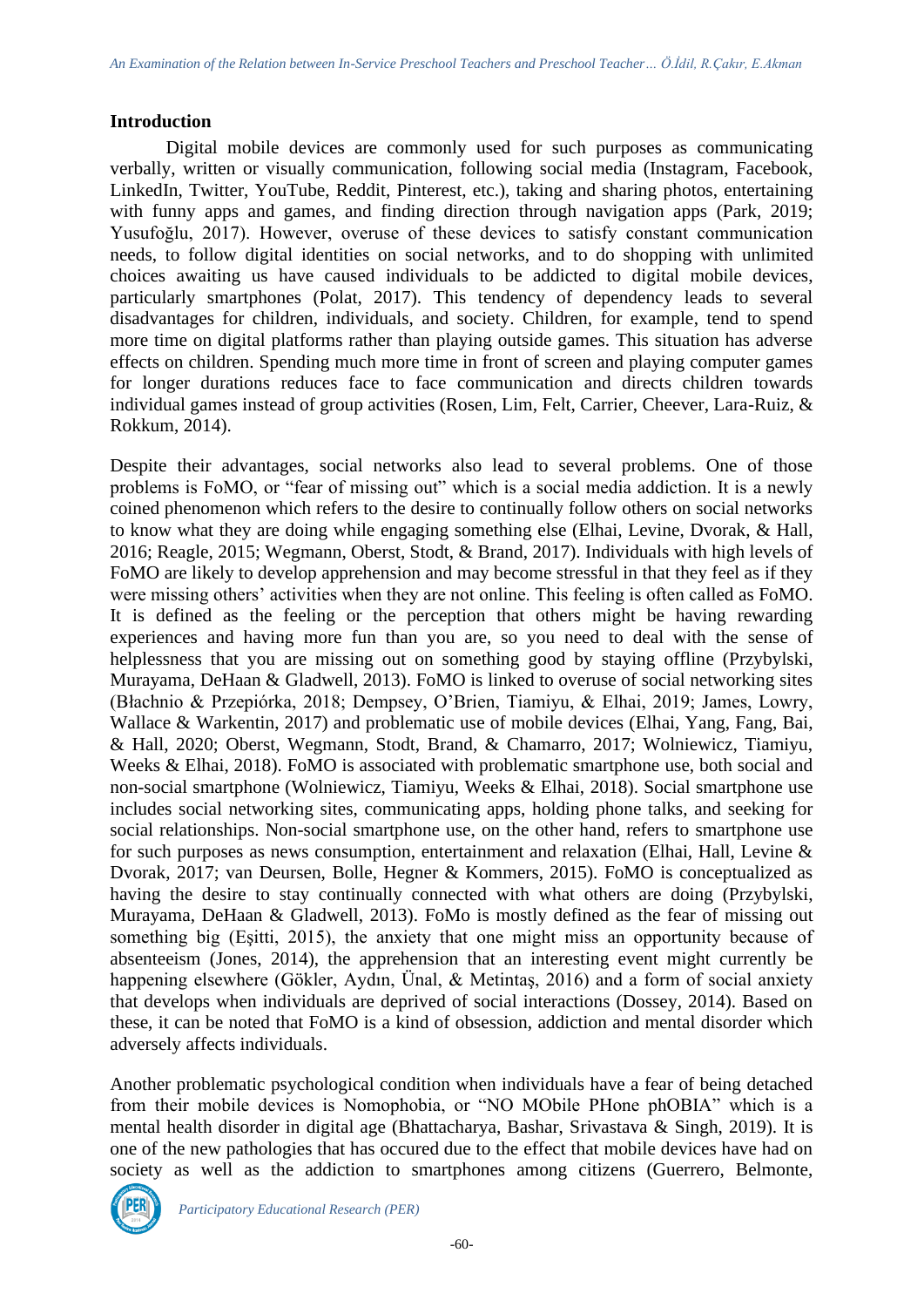Rodríguez, & García, 2020). Nomophobic tendencies are likely to cause changes in individuals' daily habits. Such negative feelings of young individuals as fear or anxiety due to being unable to use their mobile phones may adversely affect their school lives and academic success. Nomophobic feelings may arise at extreme levels. Most people, for example, do not ditch their smartphones before sleeping or keep their phone in reach even when they are not using. They claim that they need to communicate with their parents and friends or must be accessible due to their occupations. They even tend to stop what they are doing when they receive a phone call in order to respond the phone call (Bhattacharya, Bashar, Srivastava & Singh, 2019). Due to these incentives, they take their smartphones with them wherever they go, spend much time using their smartphones, and feel helplessness when they are unable to use their smartphones (Yıldırım & Correia, 2015). Several basic characteristics of nomophobic individuals are as follows (Bragazzi & Del Puente, 2014): (1) to use a smartphone continuously, to spend considerable time using it and to have a charger available, (2) to feel anxious or nervous in the event of being unable to use a smartphone due to lack of network coverage or running out of battery, (3) to constantly check the smartphone's screen for received messages or calls, (4) to keep the smartphone switched on while sleeping or when there is no possibility of being called, (5) to communicate via mobile devices instead of face to face means, (6) to incur debts or to spend much money to be able to have a smartphone. Lepp, Barkley and Karpinski (2014) argue that overuse of smartphones increases stress, anxiety and depression, and thereby reducing academic success, life satisfaction and well-being.

When the studies on in-service preschool teachers and preschool teacher candidates are examined, it is seen that there is limited literature in terms of nomophobia and FoMO variables. Past studies show that there is a correlation between internet usage time and nomophobia levels (Erdem, Türen & Kalkın, 2017; Sırakaya, 2018), that frequent use of social networking sites are likely to lead to excessive smartphone use (Griffiths & Kuss, 2017), that there is a significant relationship between smartphone addiction and nomophobia (Yıldız Durak, 2019), and that there is a significant relationship between nomophobia and FoMO (Gezgin, Hamutoğlu, Sezen-Gültekin & Gemikonaklı, 2018). In a study by Gezgin, Sumuer, Arslan and Yıldırım (2017), it was found that female preschool teacher candidates had higher levels of nomophobia than male ones. Further, there is more evidence that preschool teacher candidates have often higher levels of nomophobia (e.g. Argumosa-Villar, Boada-Grau & Vigil-Colet, 2017; Dixit, Shukla, Bhagwat, Bindal, Goyal, Zaidi & Shrivastava, 2010; Sevim-Çırak & İslim, 2021; Yıldırım, Şumuer, İslim & Yıldırım, 2015).

Considering the fact that the prevalence of digital addiction cases increases across the world, particularly during the COVID-19 pandemic, it is of importance to investigate in-service preschool teachers and preschool teacher candidates' addiction levels in Turkey. As the use of technological tools and equipment increases, so do the conditions such as nomophobia and FoMO due to the problematic use of digital devices. Accordingly, when we consider that there is limited research on in-service preschool teachers and preschool teacher candidates, we argue that focusing on their nomophobia and FoMO levels will contribute to the literature. Oğuzkan and Oral (1983) mention that preschool education includes the time interval from birth to primary school and is an education process in which children are thought to be affected by their environmental factors. Therefore, it is crucial for them to have a healthy preschool period in order to develop healthily (Gezgin, Hamutoğlu, Başarmak, & Dağlı, 2020). In this sense, it is highlighted that investigating into preschool teachers' nomophobia and FoMO levels is important for effective teaching and learning (Gezgin, Hamutoğlu, Başarmak, & Dağlı, 2020). From this point of view, the purpose of this study was to assess

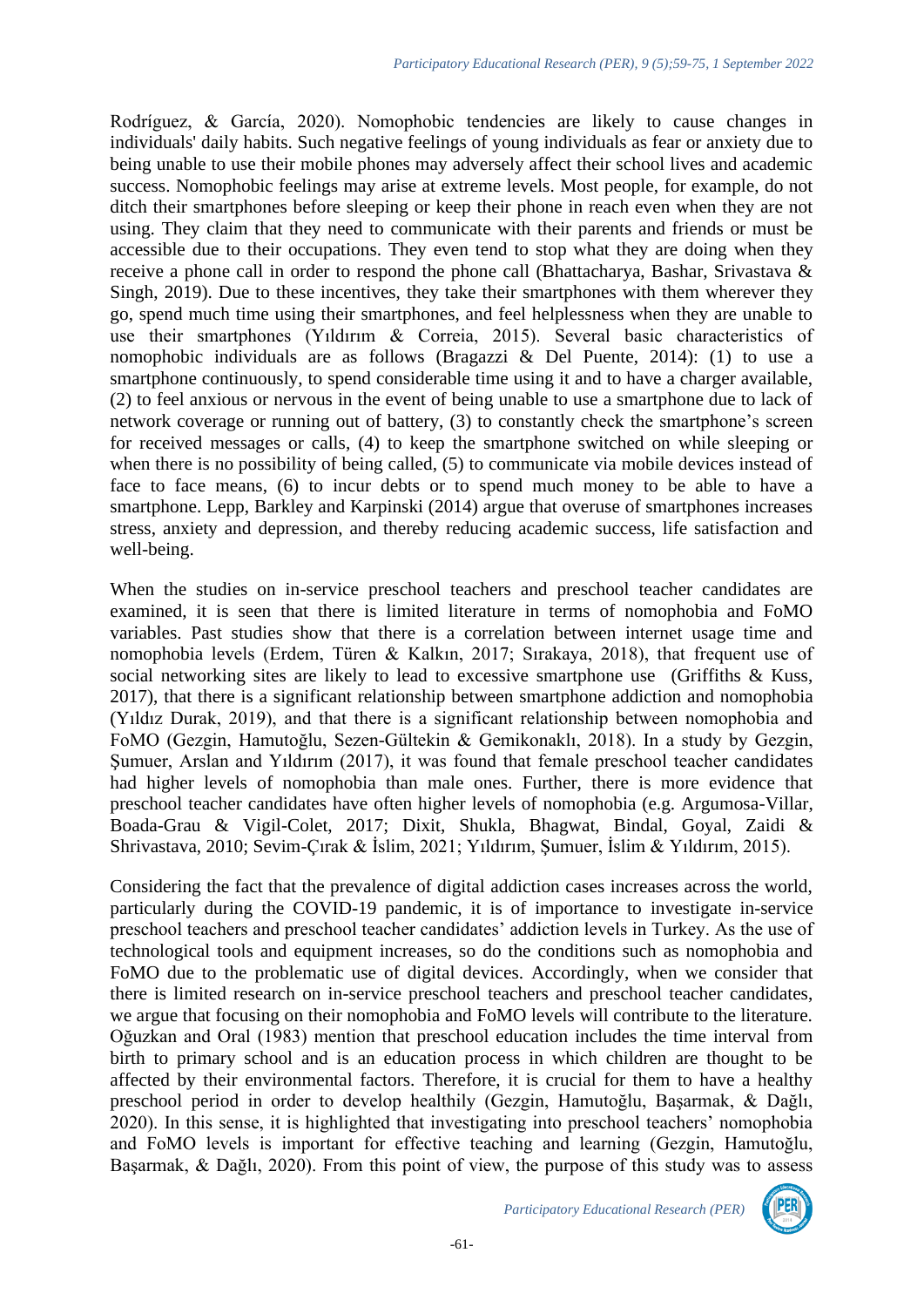the in-service preschool teachers' and the preschool teacher candidates' levels of no mobile phone phobia (Nomophobia) and fear of missing out (FoMO) and to examine the relation between them. The following questions framed the study:

[RQ1]: What are the in-service preschool teachers' and preschool teacher candidates' nomophobia and FoMO levels?

[RQ2]: Do the in-service preschool teachers' nomophobia and FoMO levels differ significantly by gender, education, marital status, age, and work experience?

[RQ3]: Do the preschool teacher candidates' nomophobia and FoMO levels differ significantly by gender, high school type, grade level and frequency of internet use?

[RQ4]: Is there a statistically significant difference between the in-service preschool teachers' and the preschool teacher candidates' nomophobia and FoMO levels?

# **Method**

#### *Research Design*

In this present study, we aimed to investigate the in-service preschool teachers' and the preschool teacher candidates' levels of no mobile phone phobia (Nomophobia) and fear of missing out (FoMO). This study is a quantitative one in its nature, and rests on the correlational survey design from descriptive research models. Researchers not only can examine variables but also can delve into relations between them through correlational screening survey design (Büyüköztürk et al., 2018).

# *Study group*

Data were collected a total of 310 participants from Amasya and Burdur provinces in Turkey. There were 147 in-service preschool teachers (47.4%) and 163 preschool teacher candidates (52.6%) in the study group. Table 1 displays information on the participants.

|                                  |        | n   | % (Within-group) |
|----------------------------------|--------|-----|------------------|
|                                  | Female | 139 | 44.8 (94.6)      |
| In-service<br>preschool teachers | Male   |     | 2.6(5.4)         |
|                                  | Total  | 147 | 47.4             |
| Preschool<br>teacher candidates  | Female | 112 | 36.1(68.7)       |
|                                  | Male   |     | 16.5(31.3)       |
|                                  | Total  | 163 | 52.6             |

As shown in Table 1, there were 139 female and 8 male participants in the in-service preschool teachers' group, whereas the preschool teacher candidates' group included 112 female and 51 male participants. We paid special attention to the voluntary participation of the subjects.

#### *Data collection tools*

Along with a personal information form template to collect demographic information, we employed the Nomophobia Questionnaire for participants' nomophobia levels and the Fear of Missing Out Scale for participants' FoMO levels.

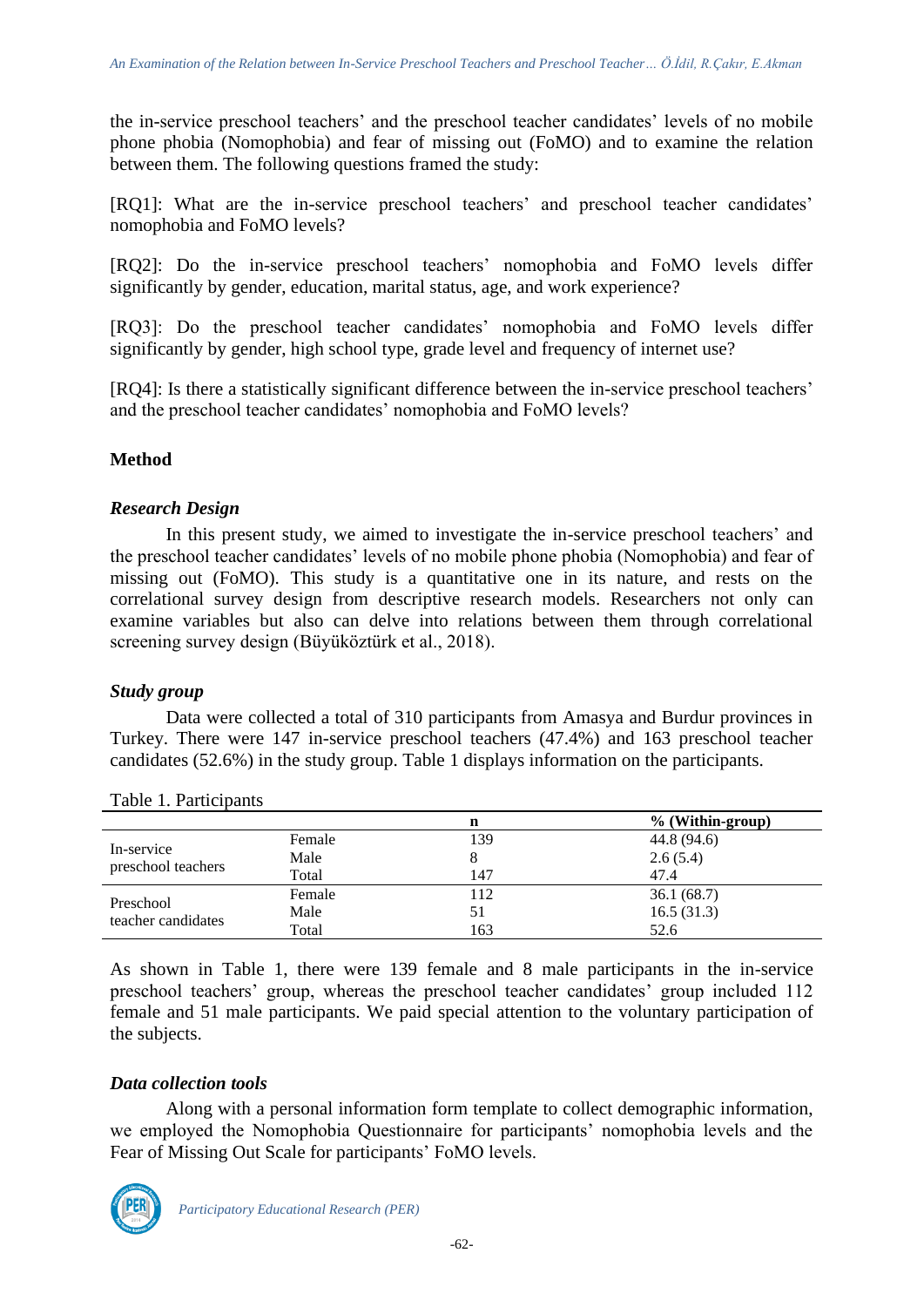#### *Personal information form*

We prepared a personal information form template to collect demographic information. The in-service preschool teachers were asked about their age, gender, marital status, education, and work experience, while the preschool teacher candidates provided information about their gender, high school type, grade level and frequency of internet use.

# *Nomophobia Questionnaire (NMP-Q)*

Originally developed by Yıldırım and Correia (2015), the Nomophobia Questionnaire (NMP-Q) was adopted into Turkish Language by Yıldırım, Şumuer, Adnan and Yıldırım (2016). The NMP-Q consists of 20 items in total and four subdimensions, namely not being able to access information (1-4 items), losing connectedness (5-9 items), not being able to communicate (10-15 items) and giving up convenience (16-20 items). The items in the scale are rated using a 7-point Likert type scale which is ordered from 1 (strongly disagree) to 7 (strongly agree). Participants are asked to select the most appropriate rating. The maximum score that can be obtained from the scale is 140. In this sense, the interpretation of score ranges in the scale is as follows: 0-20 indicates the absence of nomophobia, 21-60 indicates mild level of nomophobia, 61-100 indicates moderate level of nomophobia, and 101-140 indicates severe level of nomophobia. To assess the internal consistency of the NMP-Q and its subdimensions, Yıldırım and Correia (2015) calculated the Cronbach's alpha coefficient and found that the reliability of the NMP-Q was high (Cronbach's alpha = .95). Further, the Cronbach's alpha values for the four subdimensions of the NMP-Q were .94, .87, .83, and .81, respectively. Yıldırım, Şumuer, Adnan and Yıldırım (2016) tested the reliability of the Turkish NMP-Q and found that the reliability of the Turkish NMP-Q was high (Cronbach's alpha = .94). Further, the Cronbach's alpha values for the four subdimensions of the NMP-Q were 90, .74, .94, and .91, respectively. In this present study, we also calculated the Cronbach's alpha coefficient as .94. Based on these, it can be noted that the Turkish NMP-Q is a reliable instrument to measure participants' nomophobia levels.

# *Fear of Missing Out Scale (FoMOs)*

Originally developed by Przybylski, Murayama, DeHaan & Gladwell (2013), the Fear of Missing Out Scale (FoMOs) was adopted into Turkish Language by Gökler, Aydın, Ünal and Metintaş (2016). The FoMOs consists of 10 items in total and a subdimension. The items in the scale are rated using a 5-point Likert type scale  $1 =$ "Not at all true of me",  $2 =$ "Slightly true of me", 3="Moderately true of me", 4="Very true of me", and 5="Extremely true of me". The lowest score that can be obtained from the scale is 10 and the highest one is 50. Participants are asked to answer according to what really reflects their experiences instead of what they think their experiences should be. The higher scores indicate high level of FoMO. To assess the internal consistency of the FoMOs, Przybylski, Murayama, DeHaan & Gladwell (2013) calculated the Cronbach's alpha coefficient and found that the reliability of the FoMOs was high (Cronbach's alpha = .95). Gökler, Aydın, Ünal and Metintaş (2016) tested the reliability of the Turkish FoMOs and found that the reliability of the Turkish FoMOs was high (Cronbach's alpha = .81). In this present study, we also calculated the Cronbach's alpha coefficient as .94. Based on these, it can be noted that the Turkish FoMOs is a reliable instrument to measure participants' FoMO levels.

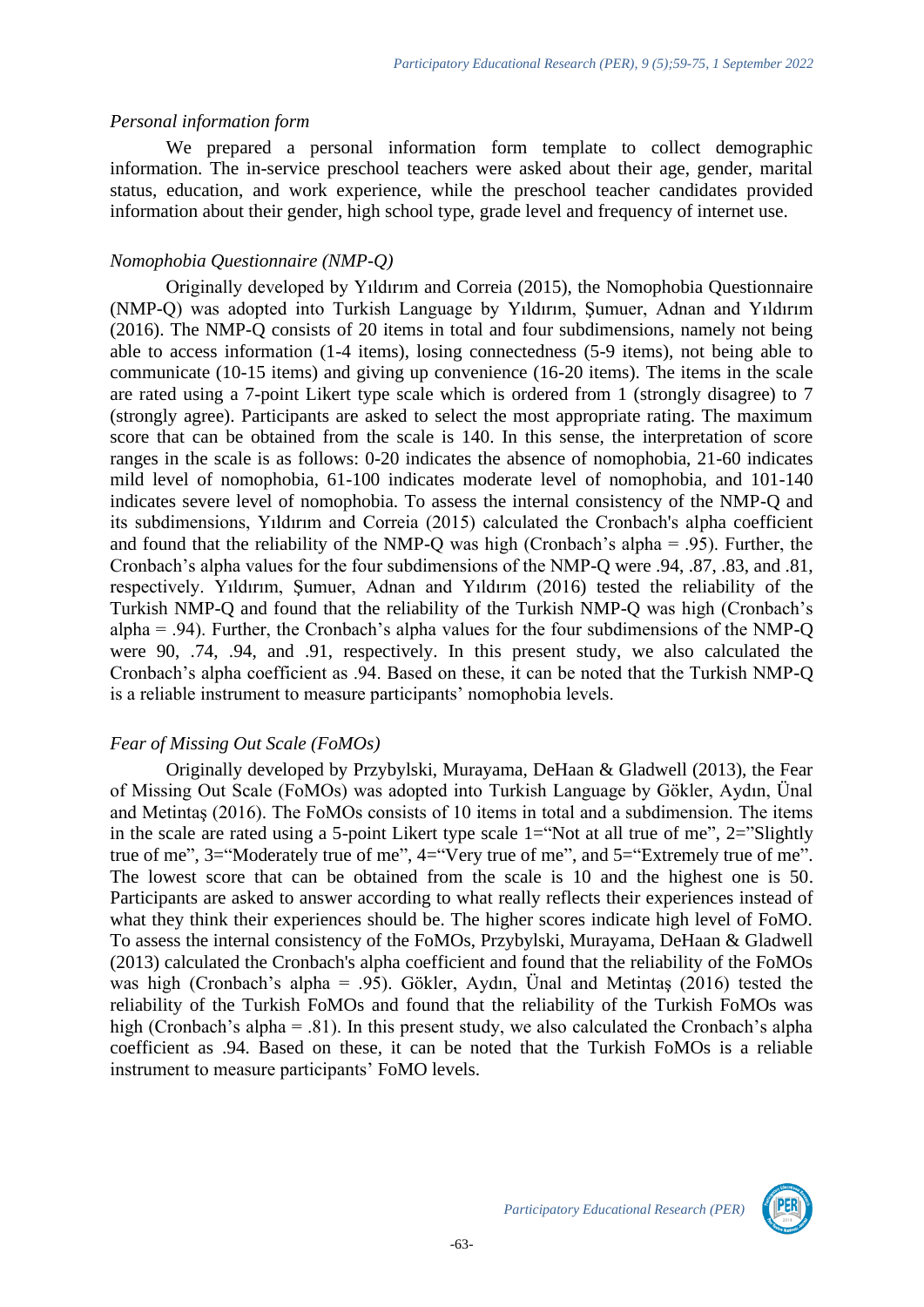# *Data analysis*

We used the SPSS statistics program for the analysis of data. To test the normality of distribution of the data set, we took the skewness and kurtosis predefined boundaries between between -1 and 1 as reference (Büyüköztürk, 2010). Table 2 displays the related values.

|                    |             |      | SD   | <b>Skewness</b> | <b>Kurtosis</b> |
|--------------------|-------------|------|------|-----------------|-----------------|
| In-service         | Nomophobia  | 2.57 | 2.80 | 0.064           | 0.102           |
| preschool teachers | <b>FoMO</b> | 2.30 | 0.67 | $-0.061$        | $-0.480$        |
| Preschool          | Nomophobia  | 2.95 | 3.52 | $-0.134$        | $-0.597$        |
| teacher candidates | FoMO        | 2.66 | 0.79 | $-0.072$        | $-0.094$        |

As shown in Table 2, the skewness and the kurtosis values are close to zero and are considered acceptable, so our data set is normally distributed. In this sense, we conducted the independent samples t-test and the one-way analysis of variance (ANOVA).

#### **Findings**

The findings drawn from the data are presented based on the research questions.

#### *Findings on the first research question*

[RQ1]: What are the in-service preschool teachers' and preschool teacher candidates' nomophobia and FoMO levels?

In this part of the research, we present the data driven. Table 3 displays the descriptive statistics on the nomophobia and the FoMO levels of the participants.

| Table 3. Descriptive statistics on the nomophobia and the FoMO scores of the participants |  |  |  |  |
|-------------------------------------------------------------------------------------------|--|--|--|--|
|                                                                                           |  |  |  |  |

|                                      | In-service         |      | Preschool |                    |      |           |
|--------------------------------------|--------------------|------|-----------|--------------------|------|-----------|
|                                      | preschool teachers |      |           | teacher candidates |      |           |
|                                      | N                  | Х    | <b>SD</b> | N                  |      | <b>SD</b> |
| Nomophobia                           | 147                | 2.59 | 2.80      | 163                | 2.95 | 3.52      |
| not being able to access information | 147                | 2.67 | 0.98      | 163                | 3.17 | 1.05      |
| losing connectedness                 | 147                | 1.98 | 0.77      | 163                | 2.51 | 1.00      |
| not being able to communicate        | 147                | 3.10 | 1.02      | 163                | 3.12 | 1.14      |
| giving up convenience                | 147                | 2.59 | 0.83      | 163                | 2.99 | 0.97      |
| FoMO                                 | 147                | 2.30 | 0.67      | 163                | 2.66 | 0.79      |

As shown in Table 3, the mean score of the in-service preschool teachers' levels of nomophobia is 2.59 and levels of FoMO is 2.30. The mean scores in the subdimensions are as follows: not being able to access information (2.67), losing connectedness (1.98), not being able to communicate (3.10) and giving up convenience (2.59). Further, the mean score of the preschool teacher candidates' levels of nomophobia is 2.95 and levels of FoMO is 2.66. The mean scores in the subdimensions are as follows: not being able to access information (3.17), losing connectedness (2.51), not being able to communicate (3.12) and giving up convenience (2.99).

# *Findings on the second research question*

[RQ2]: Do the in-service preschool teachers' nomophobia and FoMO levels differ significantly by gender, education, marital status, age, and work experience?

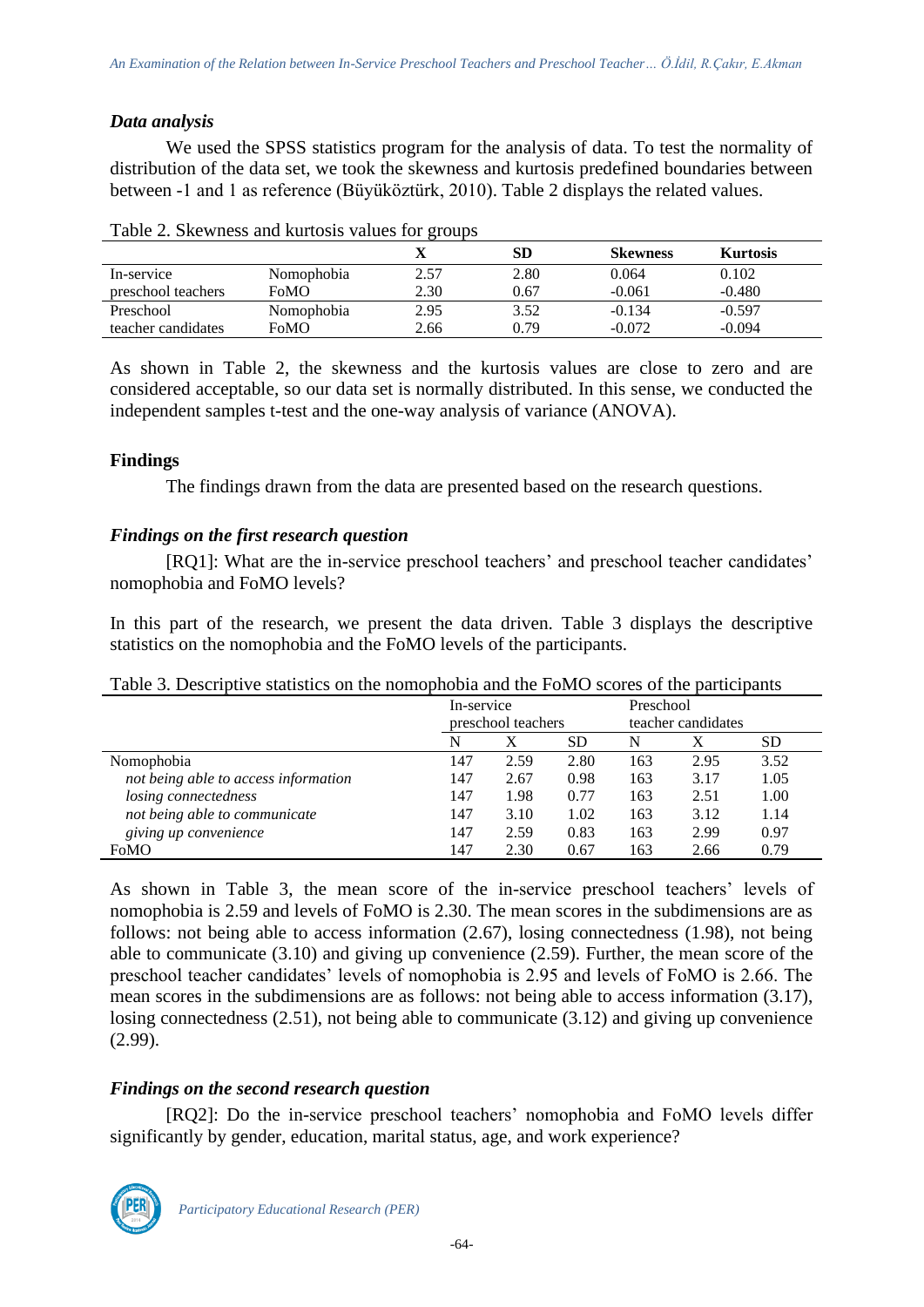In this part of the research, we present the data driven. To test whether the in-service teachers' nomophobia and FoMO levels differ statistically by gender, we conducted the independent samples t-test and found that the male participants had higher levels of nomophobia and FoMO when compared to the female ones (Nomophobia [p=0.69] and FoMO [p=0.11]), but these values on gender between groups did not show statistical significant difference  $(p>0.05)$ .

To test whether the in-service teachers' nomophobia and FoMO levels differ statistically by marital status, we conducted the one-way analysis of variance (ANOVA). Table 4 displays the mean scores on the nomophobia and FoMO levels of the participants based on marital status.

|            |         | N   | X    | <b>SD</b> |         | df  | p        |
|------------|---------|-----|------|-----------|---------|-----|----------|
|            | Married | 98  | 2.55 | 0.73      |         |     |          |
| Nomophobia | Single  | 49  | 2.65 | 0.65      | $-0.80$ | 145 | 0.425    |
|            | Total   | 147 | 2.59 | 0.70      |         |     |          |
|            | Married | 98  | 2.20 | 0.67      |         |     |          |
| FoMO       | Single  | 49  | 2.52 | 0.62      | $-2.80$ | 145 | $0.006*$ |
|            | Total   | 147 | 2.30 | 0.67      |         |     |          |
|            |         |     |      |           |         |     |          |

| Table 4. Differences between groups by marital status |  |  |
|-------------------------------------------------------|--|--|
|-------------------------------------------------------|--|--|

 $*p<0.05$ 

As shown in Table 4, the in-service teachers' nomophobia levels did not differ significantly by marital status (p>0.05). The in-service teachers' FoMO levels, on the other hand, showed statistical significant difference in favor of the single ones  $(t<sub>(145)</sub>)$  = -2.80; p<0.05).

To test whether the in-service teachers' nomophobia and FoMO levels differ statistically by age, we conducted the one-way analysis of variance (ANOVA). Table 5 displays the mean scores on the nomophobia and FoMO levels of the participants based on age.

|             |                         | $P^{\text{sc}}$ |      |           |           |      |          |                   |  |
|-------------|-------------------------|-----------------|------|-----------|-----------|------|----------|-------------------|--|
|             | Age range               | N               | X    | <b>SD</b> | df        | F    | р        | <b>Difference</b> |  |
|             | (a) $20 \text{ to } 29$ | 63              | 2.73 | 0.70      |           |      |          |                   |  |
| Nomophobia  | (b) $30$ to $39$        | 57              | 2.48 | 0.61      | $2 - 146$ | 2.40 | 0.094    | N <sub>0</sub>    |  |
|             | $(c)$ 40 and above      | 27              | 2.47 | 0.82      |           |      |          |                   |  |
|             | Total                   | 147             | 2.59 | 0.70      |           |      |          |                   |  |
|             | (a) $20 \text{ to } 29$ | 63              | 2.54 | 0.64      |           |      |          |                   |  |
| <b>FoMO</b> | (b) $30 \text{ to } 39$ | 57              | 2.15 | 0.59      | $2 - 146$ | 7.92 | $0.001*$ | a > b             |  |
|             | $(c)$ 40 and above      | 27              | 2.06 | 0.75      |           |      |          | a > c             |  |
|             | Total                   | 147             | 2.30 | 0.67      |           |      |          |                   |  |
|             |                         |                 |      |           |           |      |          |                   |  |

|  |  | Table 5. Differences between groups by age |  |  |  |  |
|--|--|--------------------------------------------|--|--|--|--|
|--|--|--------------------------------------------|--|--|--|--|

 $*$  p<0.05

As shown in Table 5, there is no statistical significant difference on the in-service preschool teachers' nomophobia levels between age ranges  $(F_{(2-146)}=2.40; p>0.05)$ . The in-service teachers' FoMO levels, on the other hand, showed statistical significant differences between age ranges ( $F_{(2-146)} = 7.92$ ; p<0.05). Then, we ran Scheffe's post-hoc test to find out which pairs of means are significant. Post hoc analyses using the Scheffé post hoc criterion for significance indicated that participants aged 20-29 scored higher than those aged 30-39 and aged 40 and above. This means that there is a statistically significant difference in favor of the in-service preschool teachers aged  $20-29$  ( $p<0.05$ ). However, the results showed no

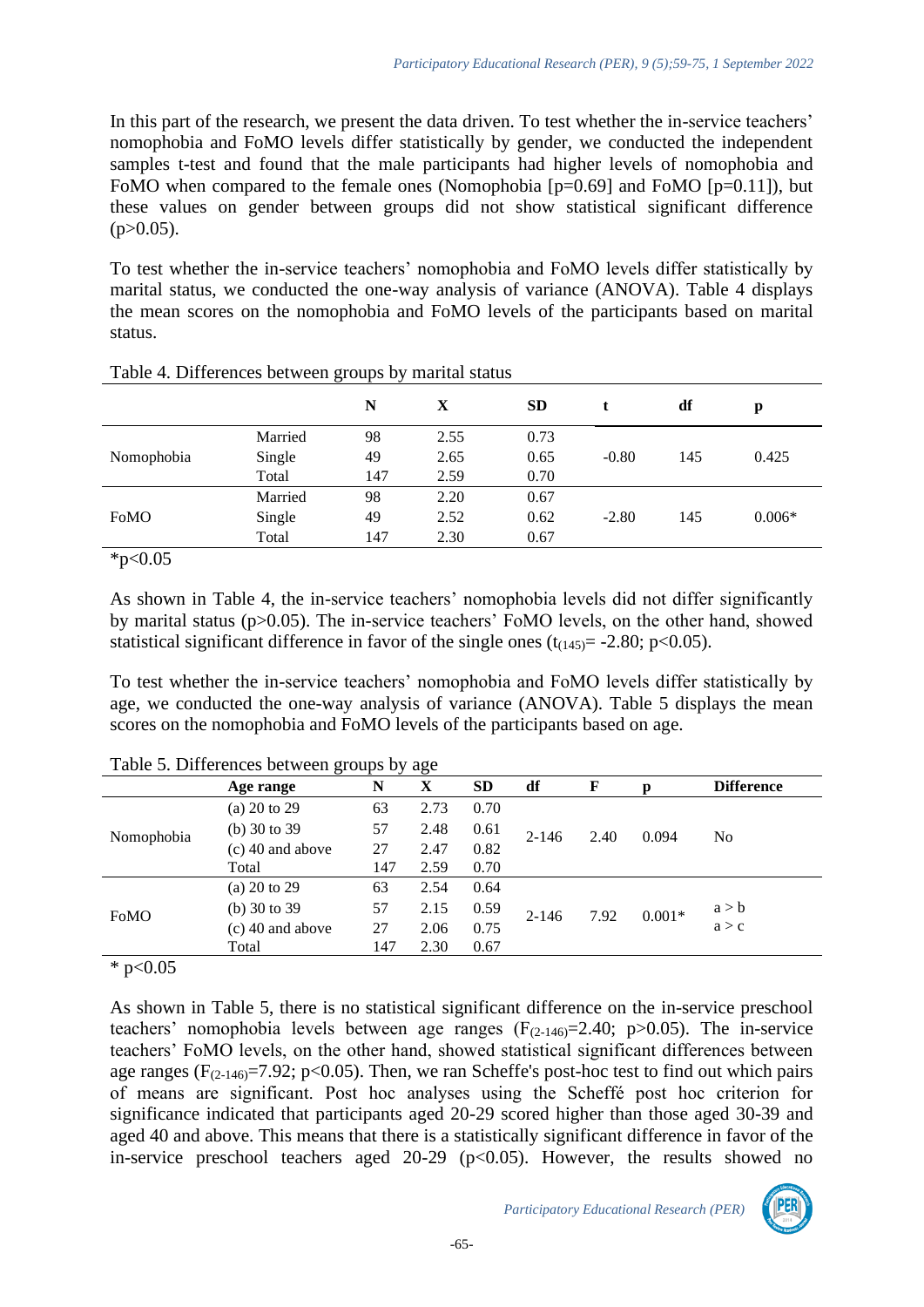statistically significant difference between the participants aged 30-39 and 40 and above. In this sense, the highest mean scores in nomophobia and FoMO levels were measured in the 20- 29 age range ( $X_{\text{Nonophobia}}$ =2.73;  $X_{\text{FoMO}}$ =2.54), while the lowest mean scores in nomophobia and FoMO levels were calculated in the 40-above age range  $(X_{\text{Nonophobia}}=2.47; X_{\text{FoMO}}=2.06)$ .

To test whether the in-service teachers' nomophobia and FoMO levels differ statistically by work experience, we conducted the one-way analysis of variance (ANOVA). Table 6 displays the mean scores on the nomophobia and FoMO levels of the participants based on work experience.

|                    | Work experience                    | N   | X    | SD   | df        | F    | $\mathbf{p}$ | <b>Difference</b> |
|--------------------|------------------------------------|-----|------|------|-----------|------|--------------|-------------------|
|                    | (a) 1 to 5 years                   | 60  | 2.74 | 0.74 |           |      |              |                   |
|                    | $(b)$ 6 to 10 years                | 38  | 2.51 | 0.60 |           |      |              |                   |
|                    | $(c)$ 11 to 15 years               | 28  | 2.50 | 0.59 |           |      |              |                   |
| Nomophobia<br>FoMO | (d) 16 to 20 years                 | 11  | 2.49 | 0.80 | $4 - 146$ | 1.40 | 0.236        | N <sub>0</sub>    |
|                    | 21<br>(e)<br>years<br>and<br>above | 10  | 2.32 | 0.89 |           |      |              |                   |
|                    | Total                              | 147 | 2.59 | 0.70 |           |      |              |                   |
|                    | (a) 1 to 5 years                   | 60  | 2.56 | 0.64 |           |      |              |                   |
|                    | (b) 6 to 10 years                  | 38  | 2.22 | 0.69 |           |      |              |                   |
|                    | $(c)$ 11 to 15 years               | 28  | 2.15 | 0.49 |           |      |              |                   |
|                    | (d) $16$ to $20$ years             | 11  | 1.89 | 0.65 | $4 - 146$ | 4.68 | $0.001*$     | a > d             |
|                    | 21<br>(e)<br>years<br>and<br>above | 10  | 1.98 | 0.77 |           |      |              |                   |
|                    | Total                              | 147 | 2.30 | 0.67 |           |      |              |                   |

|  | Table 6. Differences between groups by work experience |  |  |  |  |
|--|--------------------------------------------------------|--|--|--|--|
|--|--------------------------------------------------------|--|--|--|--|

 $*$  p<0.05

As shown in Table 6, there is no statistical significant difference on the in-service preschool teachers' nomophobia levels between work experience  $(F_{(4-146)}=1.40; p>0.05)$ . The in-service teachers' FoMO levels, on the other hand, showed statistical significant differences between age ranges ( $F_{(4-146)}=4.68$ ; p<0.05). Then, we ran Scheffe's post-hoc test to find out which pairs of means are significant. Post hoc analyses using the Scheffé post hoc criterion for significance indicated that there is a statistically significant difference between those with 1 to 5 years of work experience and those with 16 to 20 years. This means that there is a statistically significant difference in favor of the in-service preschool teachers with 1 to 5 years of work experience  $(p<0.05)$ . In this sense, the highest mean scores in nomophobia and FoMO levels were measured in the 1 to 5 years of work experience  $(X_{\text{Nonofobi}}=2.74;$ XFoMO=2.56), while the lowest mean scores in nomophobia were calculated in those with 21 years and above work experience and the lowest mean scores FoMO levels were calculated in those with 16 to 20 years of work experience  $(X_{\text{Nomofobi}}=2.32; X_{\text{FoMO}}=1.89)$ .

We conducted the one-way analysis of variance (ANOVA) to see whether the in-service teachers' nomophobia and FoMO levels differ statistically by education (Nomofobi [p=0.6] and FoMO [p=0.58]) and found that there was no statistically significant difference between groups by education  $(p>0.05)$ .

# *Findings on the third research question*

[RQ3]: Do the preschool teacher candidates' nomophobia and FoMO levels differ significantly by gender, high school, grade level and frequency of internet use?

In this part of the research, we present the data driven. To test whether the preschool teacher

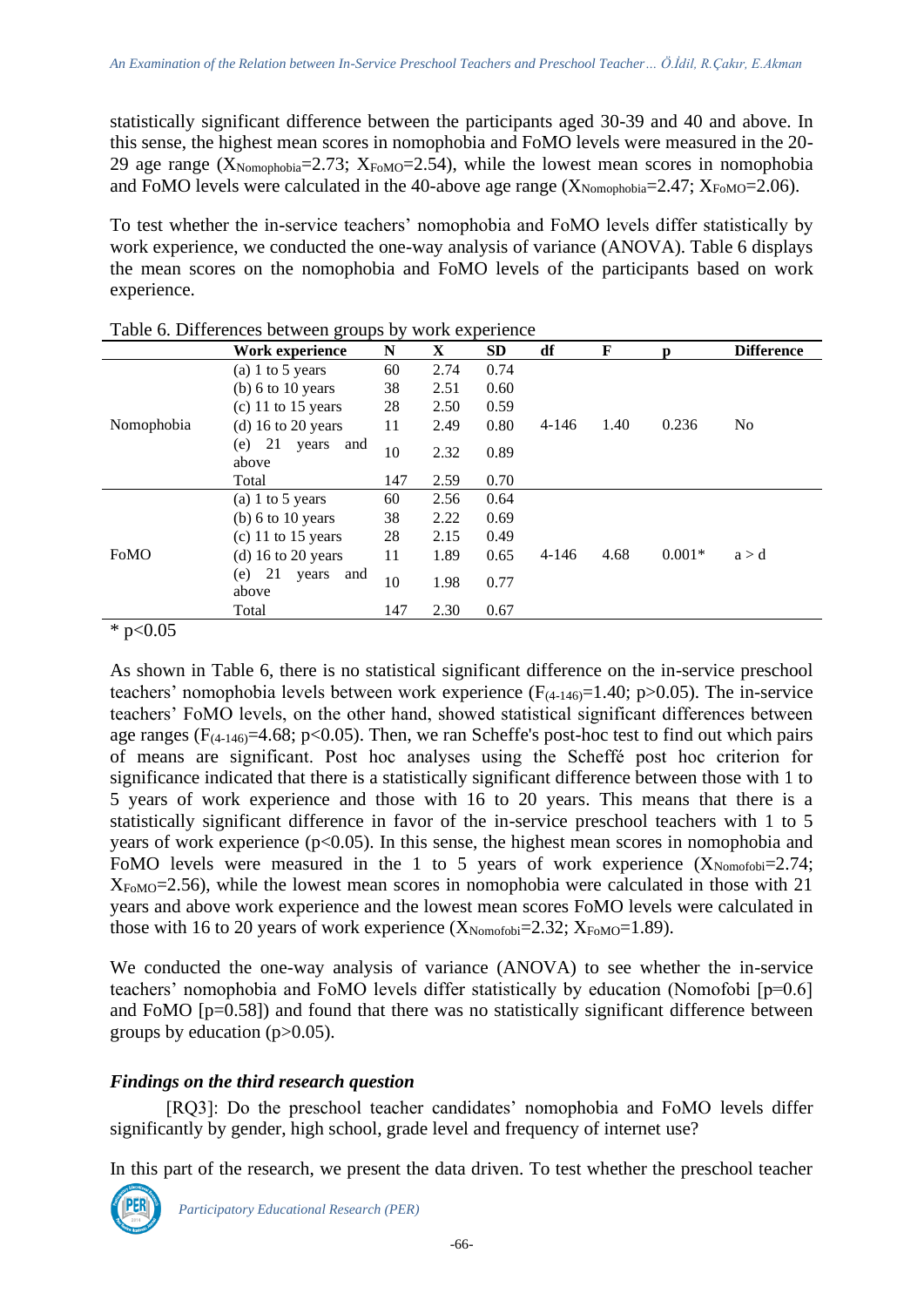candidates' nomophobia and FoMO levels differ statistically by gender, we conducted the independent samples t-test (Nomophobia [p=0.20] and FoMO [p=0.32]) and found no statistically significant difference (p>0.05). Similarly, we conducted the one-way analysis of variance (ANOVA) to see whether the preschool teacher candidates' nomophobia and FoMO levels differ statistically by high school type (Nomophobia [p=0.25] and FoMO [p=0.82]) and found that there was no statistically significant difference between groups by high school type  $(p>0.05)$ .

To test whether the preschool teacher candidates' nomophobia and FoMO levels differ statistically by frequency of internet use, we conducted the one-way analysis of variance (ANOVA). Table 7 displays the mean scores on the nomophobia and FoMO levels of the participants based on frequency of internet use.

|            | of<br><b>Frequency</b><br>internet use | N   | X    | <b>SD</b> | df        | $\mathbf F$ | p        | <b>Difference</b> |
|------------|----------------------------------------|-----|------|-----------|-----------|-------------|----------|-------------------|
| Nomophobia | (a) 1 to 3 hours                       | 54  | 2.53 | 0.94      | $2 - 162$ | 10.742      | $0.000*$ |                   |
|            | $(b)$ 4-6 hours                        | 73  | 3.22 | 0.69      |           |             |          |                   |
|            | hours<br>(c) 6<br>and<br>above         | 36  | 3.03 | 0.91      |           |             |          | a < b<br>a < c    |
|            | Total                                  | 163 | 2.95 | 0.07      |           |             |          |                   |
| FoMO       | (a) $1$ to $3$ hours                   | 54  | 2.46 | 0.78      | $2 - 162$ | 2.890       | 0.059    | No                |
|            | $(b)$ 4-6 hours                        | 73  | 2.77 | 0.80      |           |             |          |                   |
|            | (c) 6<br>hours<br>and<br>above         | 36  | 2.77 | 0.75      |           |             |          |                   |
|            | Total                                  | 163 | 2.66 | 0.79      |           |             |          |                   |
| .          |                                        |     |      |           |           |             |          |                   |

Table 7. Differences between groups by frequency of internet use

\*  $p<0.05$ 

As shown in Table 7, the results showed statistical significant differences on the preschool teacher candidates' nomophobia levels by frequency of internet use  $(F_{(2-162)}=10.742; p<0.05)$ . Then, we ran Scheffe's post-hoc test to find out which pairs of means are significant. Post hoc analyses using the Scheffé post hoc criterion for significance indicated that there is a statistically significant difference between those with 1 to 3 hours and those with 4 to 6 hours. This means that there is a statistically significant difference in favor of those use internet 4 to 6 hours per day  $(p<0.05)$ . The preschool teacher candidates' nomophobia levels, however, showed no statistically significant difference by frequency of internet use between groups  $(F=2.890; p>0.05)$ .

We conducted the independent samples t-test to see whether the preschool teacher candidates' nomophobia and FoMO levels differ statistically by grade level (Nomofobi [p=0.41] and FoMO [p=0.95]) and found that there was no statistically significant difference between groups by grade level  $(p>0.05)$ .

# *Findings on the fourth research question*

[RQ4]: Is there a statistically significant difference between the in-service preschool teachers' and the preschool teacher candidates' nomophobia and FoMO levels?

In this part of the research, we present the data driven. To find out whether there is a statistical significant difference between the in-service and the preschool teacher candidates' nomophobia and FoMO levels, we conducted the independent samples t-test. Table 8 displays the results on the nomophobia and FoMO levels of the participants based on the fourth

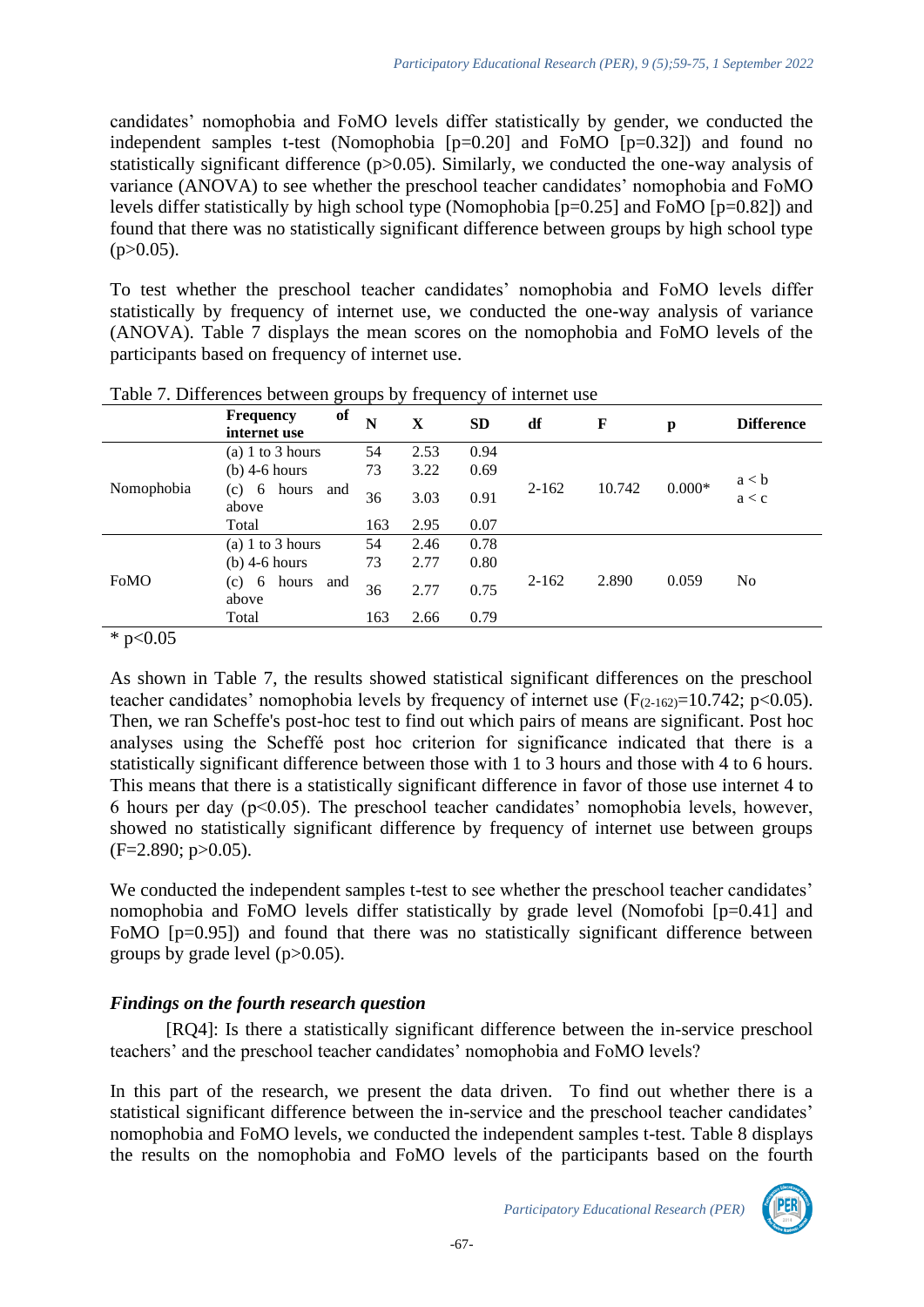research question.

|            |                                 | N   | X    | <b>SD</b> |         | df  | p        |
|------------|---------------------------------|-----|------|-----------|---------|-----|----------|
| Nomophobia | In-service<br>preschool teacher | 147 | 2.59 | 0.70      | $-4.00$ | 308 | $0.000*$ |
|            | Preschool<br>teacher candidates | 163 | 2.95 | 0.88      |         |     |          |
|            | Total                           | 310 | 2.78 | 0.82      |         |     |          |
| FoMO       | In-service<br>preschool teacher | 147 | 2.30 | 0.67      | $-4.31$ | 308 | $0.000*$ |
|            | Preschool<br>teacher candidates | 163 | 2.66 | 0.79      |         |     |          |
|            | Total                           | 310 | 2.49 | 0.76      |         |     |          |

Table 8. The independent samples t-test results on the difference between the in-service preschool teachers and the preschool teacher candidates

\*  $p<0,05$ 

As shown in Table 8, the mean score of the in-service preschool teachers' levels of nomophobia is 2.59 and levels of FoMO is 2.30, while the mean scores of the preschool teacher candidates' levels of nomophobia is 2.95 and levels of FoMO is 2.66. When we examine the results to find out if there is a statistical significant difference, it is seen that the mean scores of the participants' nomophobia and FoMO levels differ significantly (Nomophobia  $(t_{(308)} = -4.00; \ p < 0.05)$  and FoMO  $(t_{(308)} = -4.31; \ p < 0.05)$ ). In this sense, it can be noted that the preschool teacher candidates have higher levels of nomophobia and FoMO when compared with the in-service preschool teachers.

#### **Discussion and conclusion**

In this present study, we have sought to examine the in-service preschool teachers' and the preschool teacher candidates' levels of no mobile phone phobia (Nomophobia) and fear of missing out (FoMO) and to investigate into the relation between them. We found that both the in-service preschool teachers and the preschool teacher candidates had severe levels of nomophobia. There is evidence in the literature corroborating with this finding. Previous studies have revealed that the nomophobia levels of university students are at moderate and above levels (e.g., Adnan & Gezgin, 2016; Gezgin & Çakır, 2016; Essel, et al., 2022). We measured the in-service preschool teachers' and the preschool teacher candidates' levels of FoMO at moderate level. There is evidence in the literature corroborating with this finding. Past studies have revealed that the FoMO levels of preschool teacher candidates are at moderate level (e.g.Gezgin, Hamutoğlu, Gemikonaklı & Raman, 2017; Hoşgör, Koç Tütüncü, Gündüz Hoşgör & Tandoğan, 2017). Based on these, we conclude that both in-service teachers and preschool teacher candidates suffer from nomophobia and FoMO which are considered as disorders in this digital age.

We examined the in-service preschool teachers' nomophobia and FoMO levels by gender, education, marital status, age and work experience to assess if there were statistically significant differences. We also examined statistically significant differences in the preschool teacher candidates' nomophobia and FoMO levels by gender, high school type, grade level and frequency of internet use. The results showed that there were no statistically significant differences by gender even though the male in-service preschool teachers had higher scores than female ones in both the nomophobia and the FoMO levels. Likewise, the preschool teacher candidates' nomophobia and FoMO levels did not differ significantly by gender.

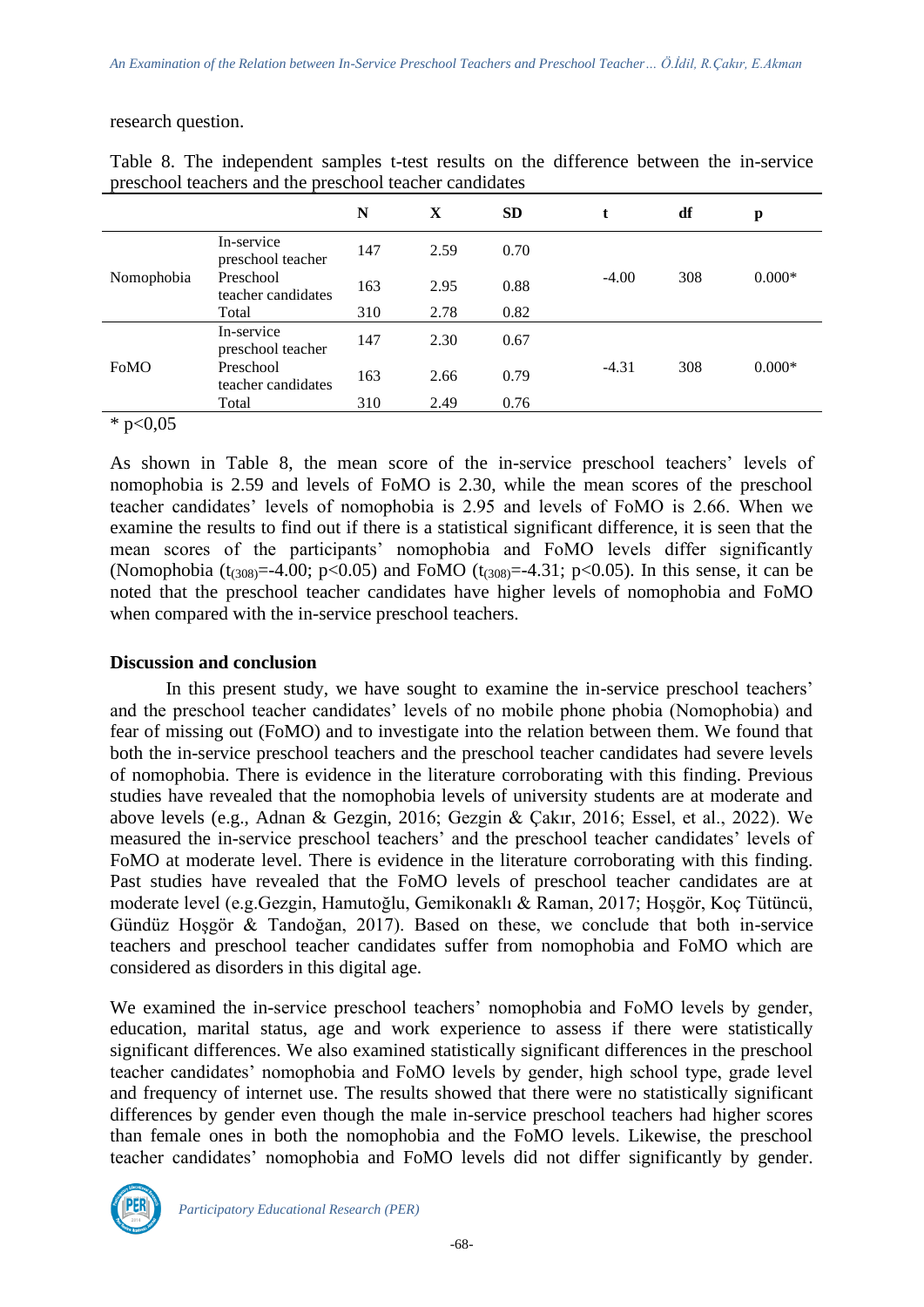Previous research provide evidence that nomophobia levels do not differ signigicantly by gender (e.g., Adnan & Gezgin, 2016; Dixit, Shukla, Bhagwat, Bindal, Goyal, Zaidi, & Shrivastava, 2010; Kocabaş & Sezer-Korucu, 2018; Özdemir, Çakır, & Hussain, 2018; Sezer & Atılgan, 2018). In another study, however, it was concluded that female university students' nomophobia scores were higher than those of male ones (Çırak, 2021). Gezgin, Şumuer, Arslan and Yıldırım (2017) found similar findings, as well. Considering the fact that nomophobia levels may differ by culture (Çırak, 2021), the differences in the nomophobia levels by gender can be considered as normal. The studies on FoMO do not show differences by gender, as well (e.g., Jood, 2017; Kırık, Arslan, Çetinkaya & Gül, 2015). Based on these, when we consider that individuals' nomophobia and FoMO tendencies are closely linked to their internet and social media addictions, the gender variable may not significantly affect the levels of nomophobia and FoMO.

The in-service teachers' nomophobia and FoMO levels did not differ significantly by marital status, while their FoMO mean scores showed statistically significant difference in favor of the single participants. Although there is no direct evidence in the literature showing whether participants' nomophobia and FoMO levels differ significantly by marital status or not, there is some data that participants' social media addiction levels differ significantly (e.g. Demir, 2019; Duman, 2019). There is also evidence to suggest that social media addiction levels show no statistically significant difference (e.g. Macit, 2019).

The in-service teachers' nomophobia and FoMO levels did not differ significantly by age ranges, while their FoMO mean scores showed statistically significant difference in terms of age. In this sense, the highest mean scores in nomophobia and FoMO levels were measured in the 20-29 age range, while the lowest mean scores in nomophobia and FoMO levels were calculated in the 40-above age range. However, Sezer and Atılgan (2018) found statistically significant difference between nomophobia and age. There are also studies showing that nomophobia do not differ significantly by age (e.g.Yıldırım, Şumuer, Adnan & Yıldırım, 2016; Çağan, Ünsal & Çelik, 2014). Similarly, Jood (2017) found no statistically significant difference between FoMO scores and age. Another variable showing no statistically significant difference was work experience of the in-service preschool teachers, but their FoMO levels differed significantly by work experience. In this sense, the highest mean scores in nomophobia and FoMO levels were measured in the 1 to 5 years of work experience. It is seen that those who are at the beginning of their careers had higher FoMO scores. Although there was no statistically significant difference by age, the FoMO scores differed significantly. This may have stemmed from the fact that those in the age range 20 to 29 may have been included in the 1 to 5 years and 6 to 10 years of work experience ranges.

The in-service teachers' nomophobia and FoMO levels did not differ significantly by education. Likewise, the preschool teacher candidates' nomophobia and FoMO levels did not differ significantly by high school type. Although there is no direct evidence in the literature showing whether participants' nomophobia and FoMO levels differ significantly by education or school type or not, there is some data that participants' social media attitudes levels do not differ significantly by education (e.g. Çap, 2017).

The preschool teacher candidates' nomophobia mean scores differed significantly by frequency of internet use. In this sense, those using internet four to six hours per day had higher nomophobia levels than those spending one to three hours using internet on a daily basis. Their FoMO levels, however, showed no statistically significant difference by frequency of internet use. Duman (2019) found a statistically significant relationship between

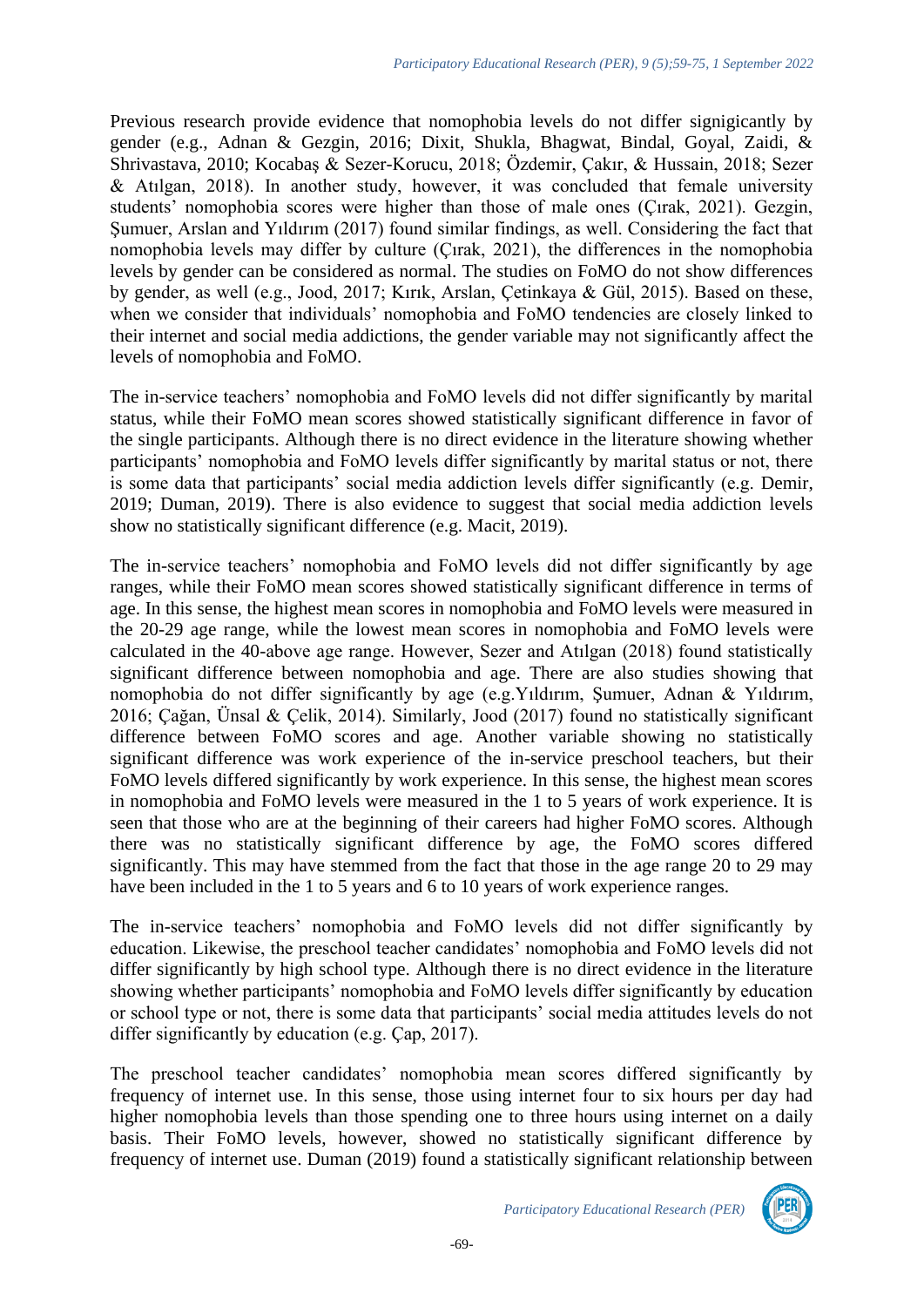frequency of internet use and social media addiction. Deniz and Gürültü (2018) found similar findings showing that students' social media addiction levels differ statistically by frequency of internet use. Bavlı, Katra and Günar (2018) found a statistically significant positive correlation between daily smartphone use duration and addiction scores, as well. However, in another study by Hoşgör, Koç Tütüncü, Gündüz Hoşgör and Tandoğan (2017), there was no statistically significant difference between smartphone use duration and addiction levels. Based on these, the statistically significant relationship between the preschool teacher candidates' frequency of internet use and nomophobia levels may have stemmed from overuse of their smartphones. However, the fact that there was no statistically significant relationship between the preschool teacher candidates' frequency of internet use and FoMO levels may have stemmed from their internet use for such purposes as getting information or learning as well as following the events happening.

The preschool teacher candidates' nomophobia and FoMO mean scores did not differ significantly by grade level. The highest mean scores in nomophobia and FoMO were calculated in the 20-29 age range. Considering the fact that almost all preschool teacher candidates are between 20 and 29 age range, it can be noted that they are included in the group that has the highest scores in terms nomophobia and FoMO. Therefore, it can be considered as normal that there were no differences among grade levels in terms of nomophobia and FoMO scores.

The results showed that there was statistically significant difference in the in-service preschool teachers' and the preschool teacher candidates' nomophobia and FoMO mean scores. In this sense, the mean scores of the preschool teacher candidates were higher than those of the in-service preschool teachers. This statistically significant difference may have stemmed from the age variable. The preschool teacher candidates are younger than the inservice preschool teachers. Previous studies have examined nomophobia, FoMO and other similar variables. In one of those, Gezgin, Hamutoglu, Sezen-Gültekin and Gemikonaklı (2018) surveyed on university students and found a positive statistically significant relationship between nomophobia and FoMO. In another one, Ayar, Gerçeker, Özdemir & Bektaş (2018) also recruited university students and concluded that there was a statistically significant relationship between nomophobia and social media addiction. Şumuer, Gezgin and Yıldırım (2018) found the nomophobia level as the strongest predictor of smartphone use for other purposes except for learning during the courses and concluded that there were statistically significant differences between variables. Marlina (2017) conducted a study with young individuals aged 18 to 25 and found positive statistically significant relationship between internet addiction tendencies and FoMO. Based on these, the difference between the in-service preschool teachers and the preschool teacher candidates in terms of nomophobia and FoMO may have stemmed from the fact that the latter is closely interested in technological developments.

Recent technological developments have affected almost all the individuals in the society. Teachers are no exception. Therefore, we delved into the in-service preschool teacher and preschool teacher candidates' levels of nomophobia and FoMO and examined the relationship between them. Our findings showed statistically significant differences between the in-service preschool teacher and preschool teacher candidates in terms of nomophobia and FoMO.

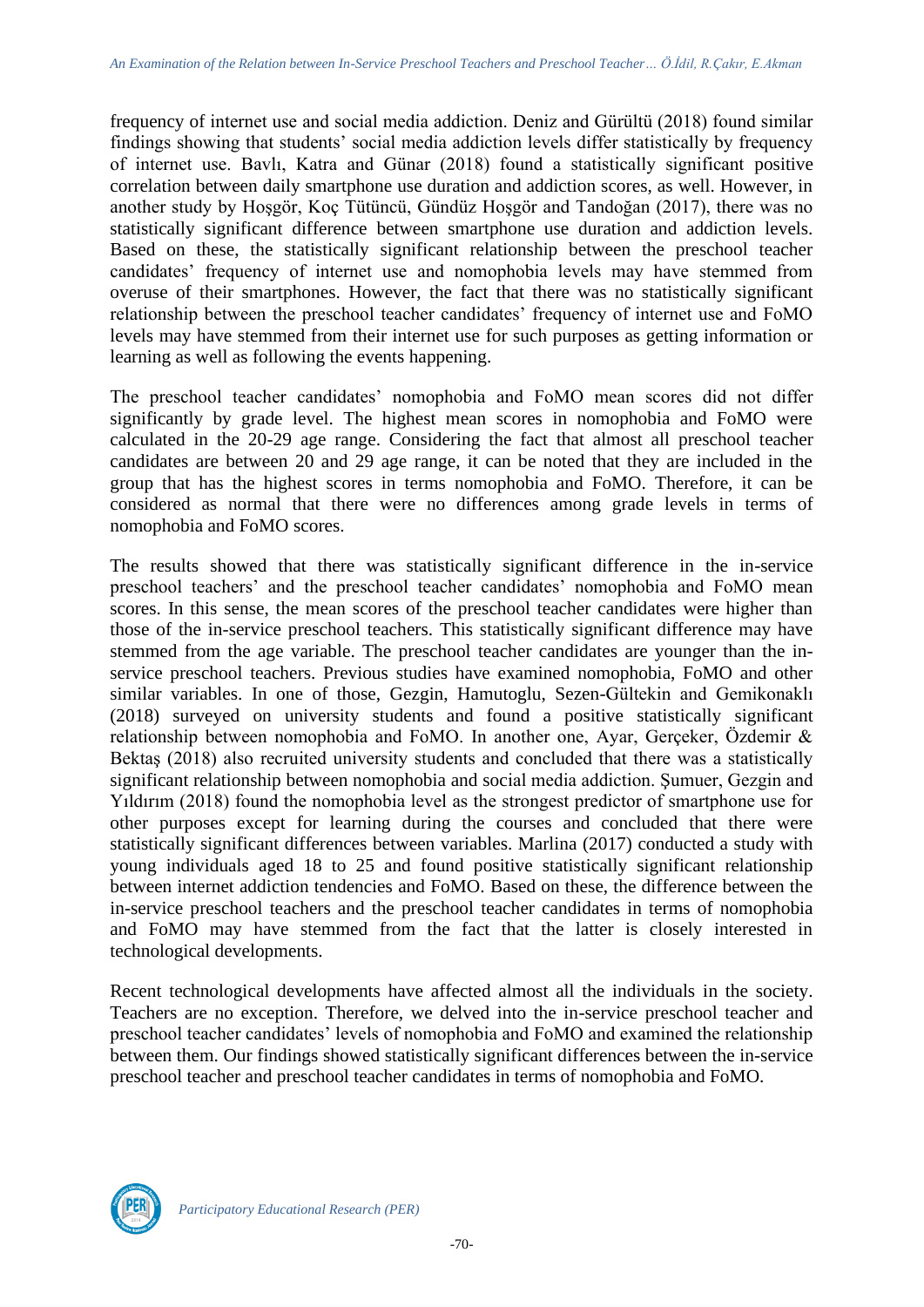#### *Limitations and recommendations for future research*

Commenting on the limitations of the present study, we can note that we recruited the participants through convenience sampling method. Future studies should be conducted on more specific groups to examine the nomophobia and the FoMO. Further, we designed this study as a correlational one. Future researchers could delve into casual relationships among variables. The data were based on the self-responses of the participants. Future researchers should perform qualitative analyses on the nomophobia and the FoMO variables through depth interviews and observations.

Based on the findings of this study, we can recommend that new inquiries on teachers' nomophobia and FoMO levels should be done to be able to make comparisons. Further, it could give fruitful results to recruit teachers from different branches. Further, one suggestion is to test teachers' nomophobia and FoMO levels in terms of demographics, particularly gender and marital status as well as culture so that the justifications could be made about the results. Researchers should delve into the variables, namely, nomophobia and FoMO via different factors such as occupation, digital literacy, and others.

# *Declarations*

On behalf of all authors, the corresponding author states that there is no conflict/competing of interest.

# **References**

- Adnan, M. & Gezgin, D. M. (2016). A Modern Phobia: Prevalence of Nomophobia among College Students. *Journal of Faculty of Educational Sciences, 49*(1), 141-158. https://doi.org/10.1501/auebfd.v49i1.3119
- Argumosa-Villar, L., Boada-Grau, J., & Vigil-Colet, A. (2017). Exploratory investigation of theoretical predictors of nomophobia using the mobile phone involvement questionnaire (MPIQ). *Journal of Adolescence, 56*, 127–135. <https://doi.org/10.1016/j.adolescence.2017.02.003>
- Ayar, D., Gerçeker, G. Ö., Özdemir, E. Z. & Bektaş, M. (2018). The effect of problematic internet use, social appearance anxiety, and social media use on nursing students' nomophobia levels. *Computers, Informatics, Nursing, 36*(12), 589-595. [https://doi.org/10.1097/CIN.0000000000000458.](https://doi.org/10.1097/CIN.0000000000000458)
- Bavlı, Ö., Katra, H, & Günar, B. (2018). Investigation of smartphone addiction levels among university students. *International Journal of Cultural and Social Studies (IntJCSS), 4*(1), 326-333. Retrieved from [https://dergipark.org.tr/tr/pub/intjcss/issue/38906/454671.](https://dergipark.org.tr/tr/pub/intjcss/issue/38906/454671)
- Bhattacharya, S., Bashar, M. A., Srivastava, A., & Singh, A. (2019). Nomophobia: NO MObile PHone PhoBIA. *Journal of Family Medicine and Primary Care, 8*.1297-300. [https://www.jfmpc.com/text.asp?2019/8/4/1297/257106.](https://www.jfmpc.com/text.asp?2019/8/4/1297/257106)
- Büyüköztürk Ş., Kılıç Çakmak E., Akgün Ö. E., Karadeniz Ş., & Demirel F. (2018*) Bilimsel araştırma yöntemleri [Scientific research methods],* Pegem A Yayınları, 25th Edition, Ankara.
- Błachnio, A., & Przepiórka, A. (2018). Facebook intrusion, fear of missing out, narcissism, and life satisfaction: A cross-sectional study. *Psychiatry Research, 259*, 514–519. [https://doi.org/10.1016/j.psychres.2017.11.012.](https://doi.org/10.1016/j.psychres.2017.11.012)

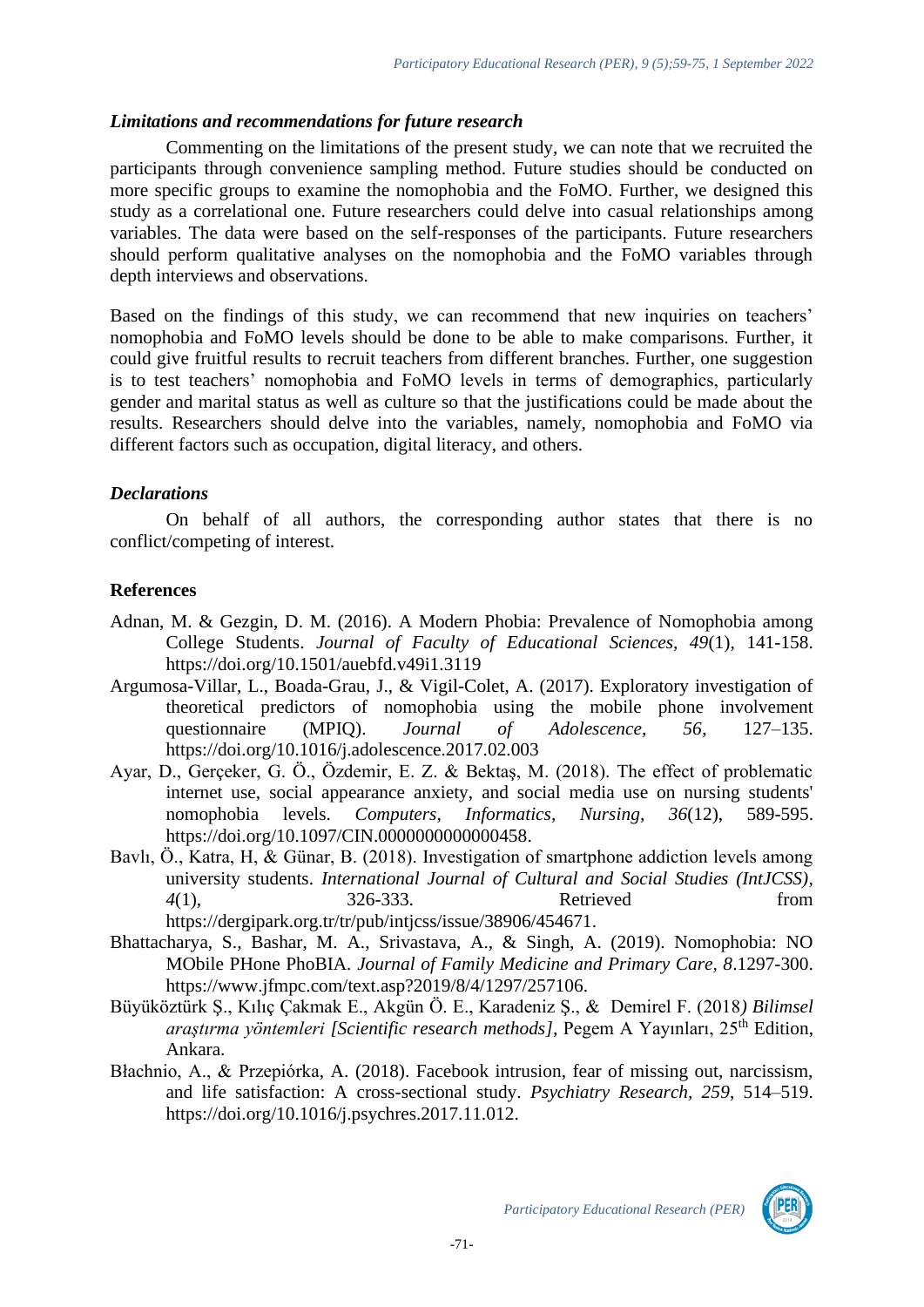- Bragazzi, N. L., & Del Puente, G. (2014). A proposal for including nomophobia in the new DSM-V. *Psychology research and behavior management*, *7*, 155. https://doi.org[/10.2147/PRBM.S41386](https://dx.doi.org/10.2147%2FPRBM.S41386)
- Büyüköztürk, Ş. (2010). *Sosyal bilimler için veri analizi el Kitabı [Data analysis handbook for social sciences]*, 11th Edition, Pegem Akademi, Ankara.
- Çağan, Ö., Ünsal, A. & Çelik, N. (2014). Evaluation of college students-the level of addiction to cellular phone and investigation on the relationship between the addiction and the level of depression. *Procedia - Social and Behavioral Sciences, 114*, 831-839. https://doi.org/10.1016/j.sbspro.2013.12.793
- Çap, E. (2017). *Relationship between high school students' attitudes towards social media and personality traits* (Unpublished master's thesis). Marmara University, İstanbul.
- Çırak, M. (2021). *Nomophobia in university students: The role of digital addiction, social connectedness and life satisfaction* (Unpublished master's thesis). Hacettepe University, Ankara.
- Demir, B. (2019). *A research about the relationship between social media addie-tion and personal well being in the Mediterranean Region* (Unpublished master's thesis). Üsküdar University, İstanbul.
- Dempsey, A. E., O'Brien, K. D., Tiamiyu, M. F., & Elhai, J. D. (2019). Fear of missing out (FoMO) and rumination mediate relations between social anxiety and problematic Facebook use. *Addictive Behaviors Reports, 9*, 100150. https://doi.org/10.1016/j.abrep.2018.100150.
- Denı̇z, L. & Gürültü, E. (2018). High school students' social media addiction. *Kastamonu Education Journal, 26*(2), 355-367. https://doi.org/10.24106/kefdergi.389780
- Dixit, S., Shukla, H., Bhagwat, A., Bindal, A., Goyal, A., Zaidi, A. & Shrivastava, A. (2010). A study to evaluate mobile phone dependence among students of a medical college ve associated hospital of central India. *Indian Journal of Community Medicine, 3*(2), 339. https://doi.org/10.4103 / 0970-0218.66878
- Dossey, L. (2014). FOMO, Digital Dementia, and Our Dangerous Experiment. *Explore (NY)*, *10*(2), 69-73. [https://doi.org/10.1016/j.explore.2013.12.008.](https://doi.org/10.1016/j.explore.2013.12.008)
- Duman, Ö. D. (2019). *Social media addiction: Research on the province of Erzurum*. (Unpublished doctoral dissertation). Atatürk University, Erzurum.
- Elhai, J. D., Hall, B. J., Levine, J. C., & Dvorak, R. D. (2017). Types of smartphone usage and relations with problematic smartphone behaviors: The role of content consumption vs. social smartphone use. *Cyberpsychology: Journal of Psychosocial Research on Cyberspace, 11*(2), 3. [https://doi.org/10.5817/CP2017-2-3.](https://doi.org/10.5817/CP2017-2-3)
- Elhai, J. D., Levine, J. C., Dvorak, R. D., & Hall, B. J. (2016). Fear of missing out, need for touch, anxiety and depression are related to problematic smartphone use. *Computers in Human Behavior, 63*, 509-516. doi:https://doi.org/10.1016/j.chb.2016.05.079
- Elhai, J. D., Yang, H., Fang, J., Bai, Y., & Hall, B. J. (2020). Depression and anxiety symptoms are related to problematic smartphone use severity in Chinese young adults: Fear of missing out as a mediator. *Addictive Behaviors, 101*, 105962. https://doi.org/10.1016/j.addbeh.2019.04.020.
- Erdem, H., Türen, U. & Kalkın, G. (2017). No mobile phone phobia (nomophobia) prevalence: Samples of undergraduate students and public employees from Turkey. *Journal of Information Technologies, 10*(1), 1-12. [https://doi.org/10.17671/btd.30223.](https://doi.org/10.17671/btd.30223)
- Essel, H.B., Vlachopoulos, D., Tachie-Menson, A. et al. (2022). Nomophobia among Preservice Teachers: a descriptive correlational study at Ghanaian Colleges of Education. *Education and Information Technologies.* https://doi.org/10.1007/s10639- 022-11023-6



*Participatory Educational Research (PER)*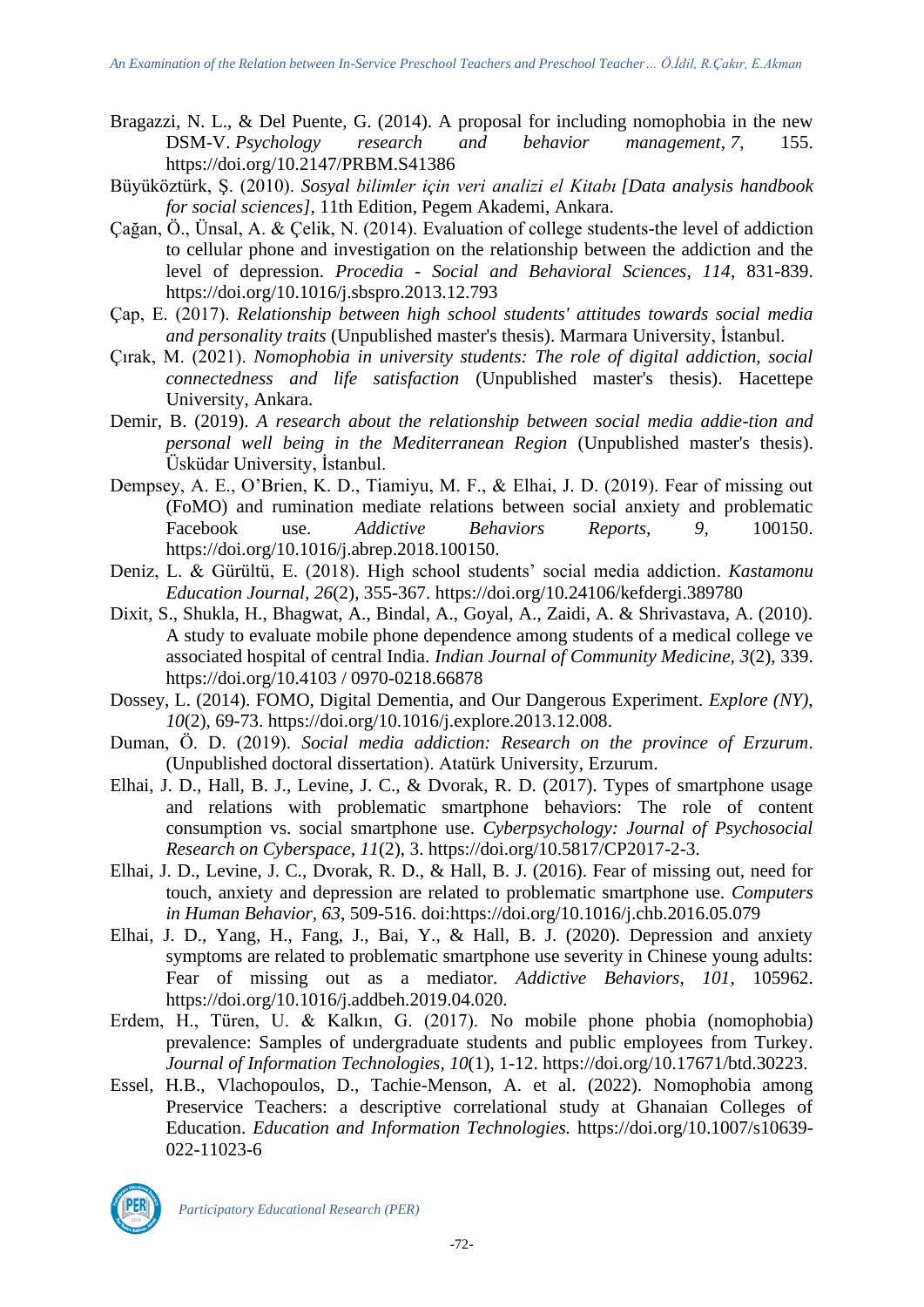- Eşitti, Ş. (2015). The problematic internet usage and information obesity in the information age: Application of the problematic internet usage scale to the university students.<br> *Istanbul University Faculty of Communication Journal*, 49, 75-97. *Istanbul University Faculty of Communication Journal, 49*, 75-97. <https://doi.org/10.17064/iüifhd.90504>
- Gezgin, D. M., & Çakır, Ö. (2016). Analysis of nomofobic behaviors of adolescents regarding various factors. *Journal of Human Sciences, 13*(2), 2504-2519. Retrieved from [https://www.j-humansciences.com/ojs/index.php/IJHS/article/view/3797/1804.](https://www.j-humansciences.com/ojs/index.php/IJHS/article/view/3797/1804)
- Gezgin, D. M., Hamutoğlu, N. B., Başarmak, U., & Dağlı, E. S. (2020). Investigation of nomophobia levels of preschool teachers in terms of different variables. *Mediterranean Journal of Educational Research, 14*(32), 1-16. https://doi.org/10.29329/mjer.2020.258.1
- Gezgin, D. M., Hamutoğlu, N. B., Gemikonaklı, O., & Raman, I. (2017). Social networks users: Fear of missing out in preservice teachers. *Journal of Education and Practice, 8*(17): 156-168. Retrieved from <https://www.iiste.org/Journals/index.php/JEP/article/view/37479/38560>
- Gezgin, D. M., Hamutoğlu, N. B., Sezen-Gültekin, G. & Gemikonaklı, O. (2018). Relationship between nomophobia and fear of missing out among Turkish university students. *Cypriot Journal of Educational Science, 13*(4), 549–561. <https://doi.org/10.18844/cjes.v13i4.3464>
- Gezgin, D. M., Şumuer, E., Arslan, O. & Yıldırım, S. (2017). Nomophobia prevalence among preschool teacher candidates : A case of Trakya University. *Trakya Üniversitesi Eğitim Fakultesi Dergisi, 7*(1), 86–95. Retrieved from https://dergipark.org.tr/tr/download/article-file/270323
- Griffiths, M. D. & Kuss, D. J. (2017). Adolescent social media addiction (revisited). *Education and Health, 35*(3), 49-52. Retrieved from https://irep.ntu.ac.uk/id/eprint/31776/1/PubSub9230\_Griffiths.pdf.
- Gökler, M. E., Aydın, R., Ünal, E., & Metintaş, S. (2016). Determining validity and reliability of Turkish version of Fear of Missing out Scale. *Anatolian Journal of Psychiatry, 17*(1), 53-59. Retrieved from https://alphapsychiatry.com/Content/files/sayilar/109/53-59.pdf
- Guerrero, A. J., Belmonte, J. L., Rodríguez, J. M., & García, A. M. (2020). Nomophobia: impact of cell phone use and time to rest among teacher students, *Heliyon, 6*. https://doi.org/10.1016/j.heliyon.2020.e04084.
- Hoşgör, H., Koç Tütüncü, S.; Gündüz Hoşgör, D., & Tandoğan, Ö. (2017). Examination in terms of different variables of prevalence of fear of missing out among college students. *International Journal of Academic Value Studies, 3*(17), 213-223. Retrieved from [https://openaccess.maltepe.edu.tr/xmlui/bitstream/handle/20.500.12415/3472/io-](https://openaccess.maltepe.edu.tr/xmlui/bitstream/handle/20.500.12415/3472/io-0000016e-d53bb49a.pdf?sequence=1&isAllowed=y)[0000016e-d53bb49a.pdf?sequence=1&isAllowed=y](https://openaccess.maltepe.edu.tr/xmlui/bitstream/handle/20.500.12415/3472/io-0000016e-d53bb49a.pdf?sequence=1&isAllowed=y)
- James, T. L., Lowry, P. B., Wallace, L., & Warkentin, M. (2017). The effect of belongingness on obsessive-compulsive disorder in the use of online social networks. *Journal of Management Information Systems, 34*(2), 560–596. https://doi.org/10.1080/ 07421222.2017.1334496.
- Jonnes, T. (2014). Students' Cell Phone Addiction and their Opinions. *The Elon Journal of Undergraduate Research in Communications*, *5*(1), 74-80. [https://www.elon.edu/u/academics/communications/journal/wp](https://www.elon.edu/u/academics/communications/journal/wp-content/uploads/sites/153/2017/06/08JonesEJSpring14.pdf)[content/uploads/sites/153/2017/06/08JonesEJSpring14.pdf](https://www.elon.edu/u/academics/communications/journal/wp-content/uploads/sites/153/2017/06/08JonesEJSpring14.pdf)
- Jood, T. E. (2017). *Missing the present for the unkown: The relationship between fear of missing out (FoMO) and life satisfaction* (Unpublished master's thesis). University of South Africa. Retrieved from<https://core.ac.uk/download/pdf/95521623.pdf>

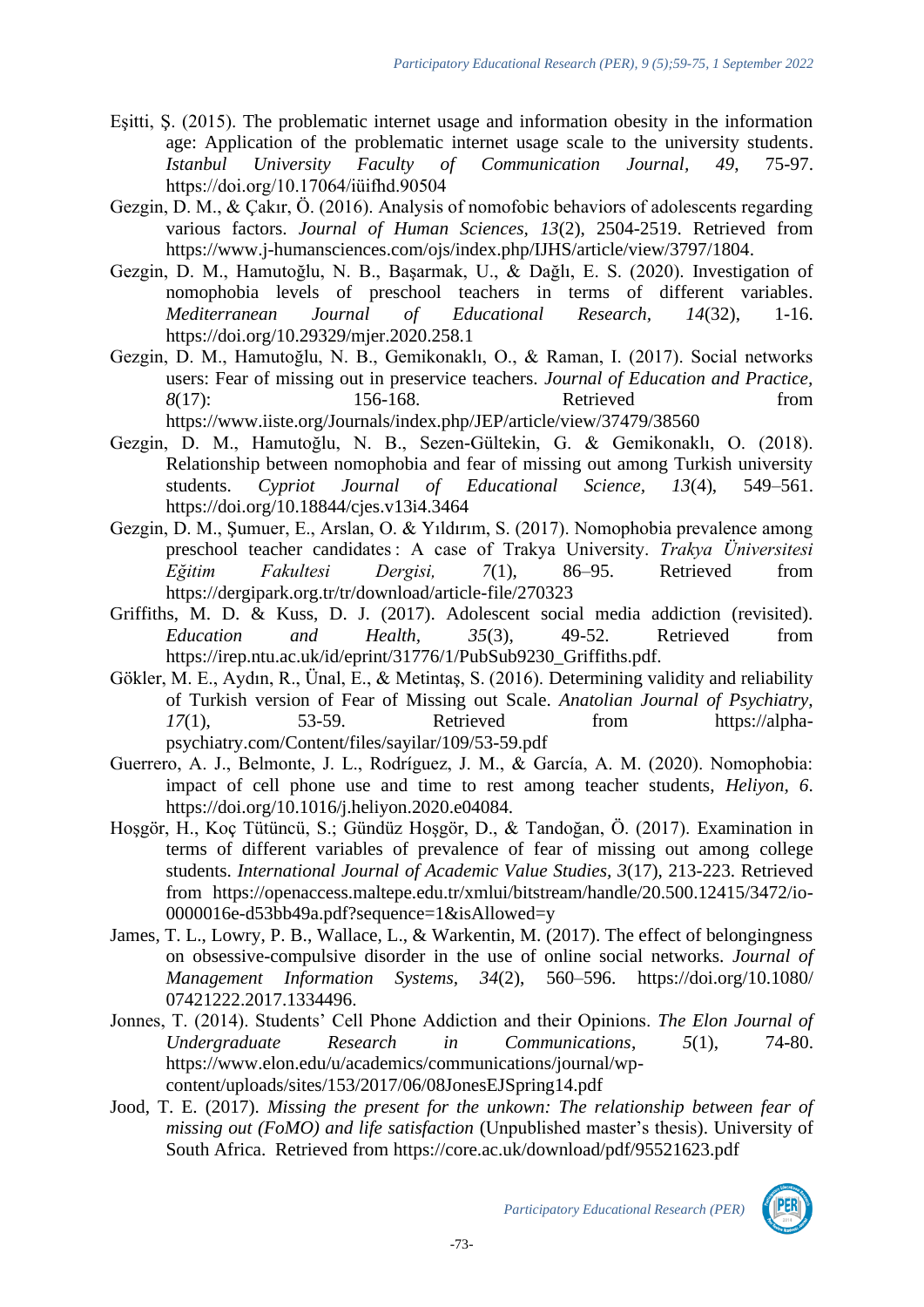- Kırık, A. M., Arslan, A., Çetinkaya, A. & Gül, M. (2015). A quantitative research on the level of social media addiction among young people in Turkey. *International Journal of Science Culture and Sport, 3*(3), 108-122. https://doi.org/10.14486/IntJSCS444
- Kocabaş, D. & Sezer-Korucu, K. (2018). The disease of digital era: Nomophobia. *Eurasian Journal of Social and Economic Research (EJSER), 5*(11), 254-268. Retrieved from http://dergipark.org.tr/tr/pub/asead/ issue/41390/500238
- Lepp, A., Barkley, J. E., & Karpinski, A. C. (2014). The relationship between cell phone use, academic performance, anxiety, and satisfaction with life in college students. *Computers in Human Behavior, 31*, 343–350. https://doi.org/10.1016/j.chb.2013.10.049
- Macit, H. (2019). *Investigation of the psychological sympyoms of individuals social media addiction in Marmara region* (Unpublished master's thesis). Üsküdar University, İstanbul.
- Marlina, R. D. (2017). *Correlation between fear of missing out (FoMO) with internet addiction tendency in emerging adulthood* (Unpublished doctoral dissertation). Universitas Mercu Buana Yogyakarta. Retrieved from [http://eprints.mercubuana](http://eprints.mercubuana-yogya.ac.id/129/9/Halaman%20Depan.pdf)[yogya.ac.id/129/9/Halaman%20Depan.pdf](http://eprints.mercubuana-yogya.ac.id/129/9/Halaman%20Depan.pdf)
- Oberst, U., Wegmann, E., Stodt, B., Brand, M., & Chamarro, A. (2017). Negative consequences from heavy social networking in adolescents: The mediating role of fear of missing out. *Journal of Adolescence, 55*, 51–60. https://doi.org/10.1016/j.adolescence.2016.12.008.
- Oğuzkan, Ş. & Oral, G. (1983). *Okulöncesi Eğitimi [Preschool Education]*. İstanbul: Ministry of National Education Publications.
- Özdemir, B., Çakır, O. & Hussain, I. (2018). Prevalence of Nomophobia among university students: A comparative study of Pakistani and Turkish undergraduate students. *Eurasia Journal of Mathematics, Science and Technology Education, 14*(4), 1519- 1532. https://doi.org/10.29333/ejmste/84839
- Park, C. S. (2019). Examination of smartphone dependence: Functionally and existentially dependent behavior on the smartphone. *Computers in Human Behavior, 93*(2019), 123-128. https://doi.org/10.1016/j.chb.2018.12.022.
- Polat, R. (2017) Nomophobia as digital disease. *e-Journal of New Media, 1*(2), 164-172. Retrieved from<https://dergipark.org.tr/tr/download/article-file/410708>
- Przybylski, A. K., Murayama, K., DeHaan, C. R., & Gladwell, V. (2013). Motivational,emotional, and behavioral correlates of fear of missing out. *Computers in Human Behavior, 29*(4), 1841-1848. [https://doi.org/10.1016/j.chb.2013.02.014](https://psycnet.apa.org/doi/10.1016/j.chb.2013.02.014)
- Reagle, J. (2015). Following the Joneses: FOMO and conspicuous sociality. *First Monday, 20*(10). doi:https://dx.doi.org/10.5210/fm.v20i10.6064
- Rosen, L. D., Lim, A., Felt, J., Carrier, L. M., Cheever, N. A., Lara-Ruiz, J., & Rokkum, J. (2014). Media and technology use predicts ill-being among children, preteens and teenagers independent of the negative health impacts of exercise and eating habit. *Computers in Human Behavior, 35*, 364-375. https://doi.org[/10.1016/j.chb.2014.01.036](https://doi.org/10.1016/j.chb.2014.01.036)
- Sevim-Cirak, N., İslim, Ö. F. (2021) Investigation into nomophobia amongst Turkish preschool teacher candidates. *Education and Information Technologies, 26*, 1877– 1895. https://doi.org/10.1007/s10639-020-10335-9.
- Sezer B. & Atılgan, S. B. C. (2019). The dark side of smartphone usage (nomophobia): Do we need to worry about ıt?. *Tıp Eğitimi Dünyası [World of Medical Education], 18*(54), 30-43. https://doi.org/10.25282/ted.513988